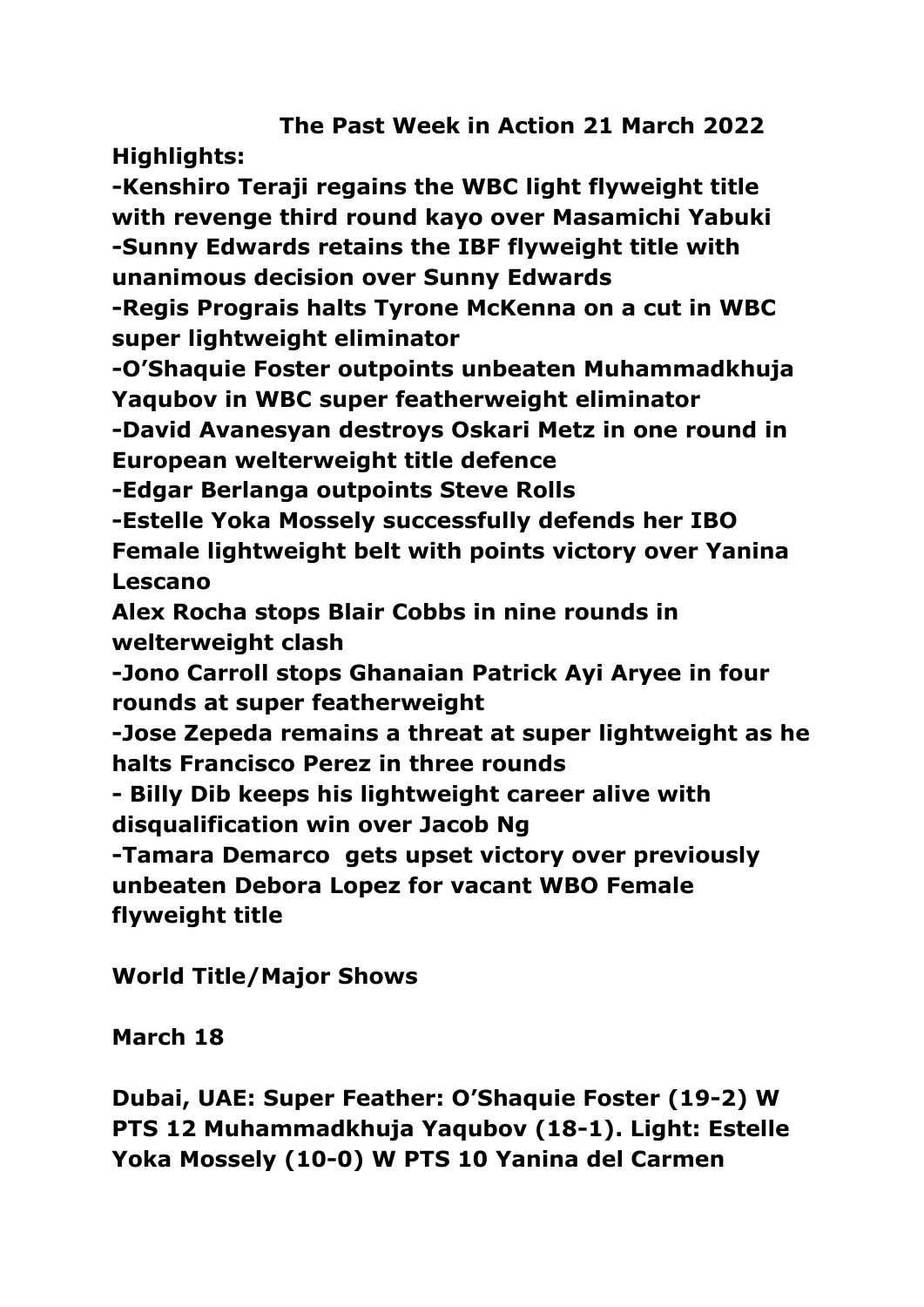# **Lescano (10-2). Super Feather: Jono Carroll (22-2-1) W TKO 4 Patrick Ayi Aryee (21-1-1), Super Bantam: Shabaz Masoud (10-0) W RTD 2 Yoan Boyeaux (43-7).Heavy: Bakhodir Jalolov (10-0) W KO 5 Kamil Sokolowski (11- 26-2).**

### **Foster vs. Yaqubov**

Foster starts slow but then comes through with a strong second half of the fight and floors Yaqubov in the twelfth to take the unanimous decision. Southpaw Yaqubov was pressing the fight from the first bell with Foster on the back foot using plenty of clever movement and snapping out jabs. Yaqubov was having problems chasing the fleet-footed Foster down with Foster switching to southpaw in the second. With the rounds close Yaqubov's early aggression was giving him a slight edge as he continued to chase down the retreating Foster. This was Foster's first fight since beating Miguel Roman in November 2020 but by the sixth he had shed any rust and he was standing in front of Yaqubov and using his superior hand speed to land straight lefts through Yaqubov's guard. Yaqubov continued to go forward and had some success with straight rights but was finding Foster an elusive target. Foster constantly switched guards and from the seventh he was often the one coming forward and he rocked Yaqubov with a left in the eighth. Yaqubov stepped up his attacks from the tenth but was being outboxed by the quicker Foster. Yaqubov dived forward in the last desperately looking to find a punch to end the fight but walked on to chopping left hand counter and went down. After the count he still tried to march forward but Foster was too slick and eased his way to the bell. Scores 117-110 twice and 118-109 for Foster. The right decision but a little harsh on Yaqubov. The 28-year-old Texan boxed brilliantly. He was No 2 with the WBC and Yaqubov No 3 but he might have to wait until very late in the year for a title shot as WBC title holder Oscar Valdez and WBO title holder Shakur Stevenson are due to clash on 30 April and Miguel Berchelt is the WBC No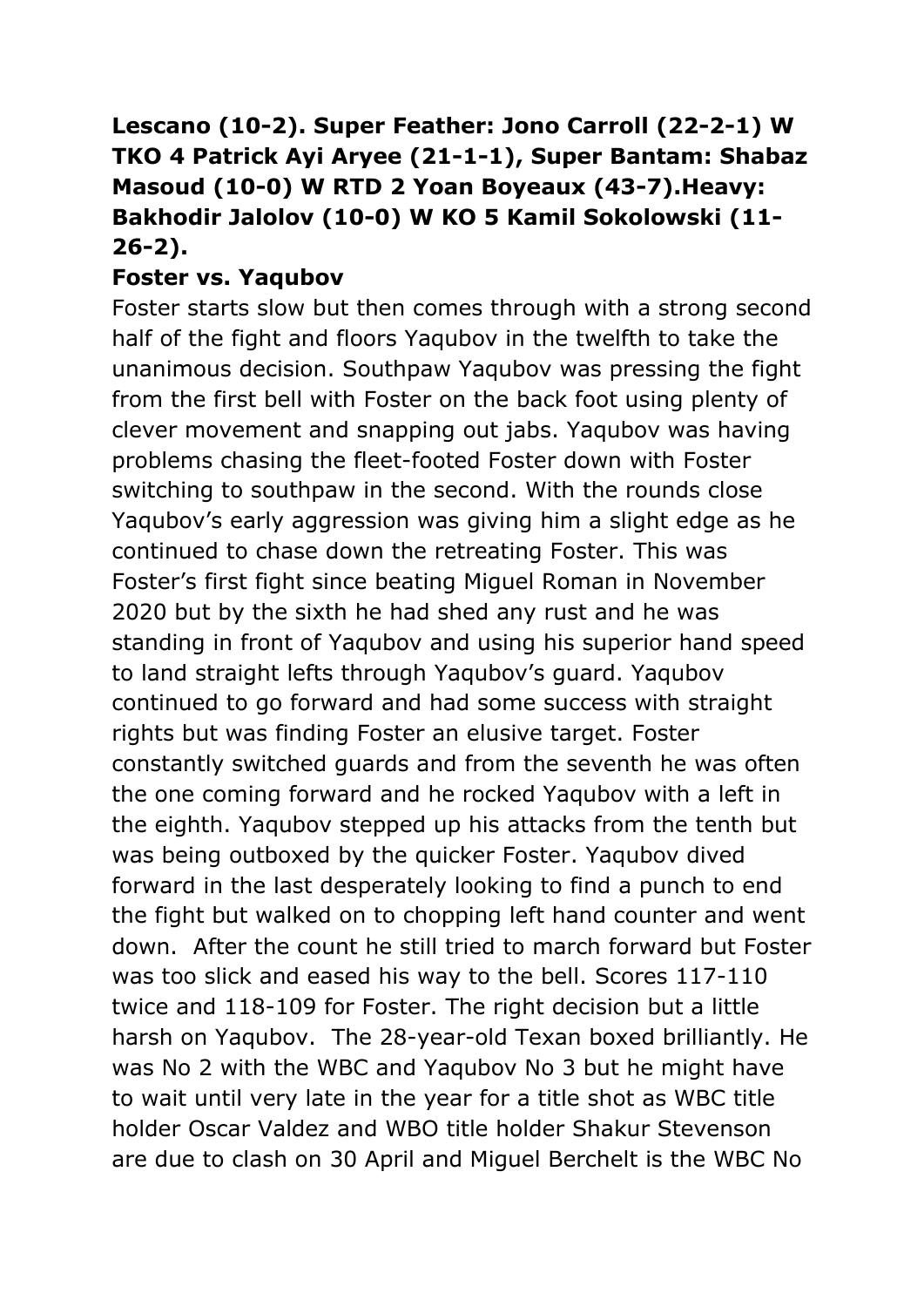1 so Foster will probably have to wait until after the winner of Valdez vs. Stevenson faces Berchelt. Disappointment for Tajik Yaqubov but at 26 he has time to work his way to a title shot in the future.

# **Mossely vs. Lescano**

Mossely retains her IBO Female title with split decision over Lescano. Mossely won the early rounds and looked to have been denied a knockdown in the fourth. Lescano looking bigger and stronger battled her way into the fight but Mossely constantly found the target with straight rights and despite a strong finish from Lescano Mossely gained the split decision. Scores 97-93 and 96-94 for Mossley and 96-94 for Lescano. Mossely, 29, who is married to unbeaten heavyweight Tony Yoka, has said the she now aims to return to the "amateurs" to fight at the World Championships before tackling fighters such as Katie Taylor and Amanda Serrano. South American champion Lescano had won her last eight c bouts.

# **Carroll vs. Aryee**

Irish southpaw Carroll stops late substitute Aryee. Carroll was just too strong for Ghanaian Aryee and dominated from the start. He handed out steady punishment to head and body with Aryee in over his head. A sustained attack from Carroll in the fourth ended with Aryee trapped in a corner and shipping some heavy shots without firing back and the referee stopped the fight at the same time as Aryee's second climbed the ring steps to save their man. Just a keep busy fight for Carroll the WBA No 2. Aryee's record built against very modest domestic opposition.

# **Masoud vs. Boyeaux**

Stoke youngster Masoud too quick for Boyeaux and the Frenchman retires at the end of the second round. Masoud rocked Boyeaux in each both round with left hooks with Boyeaux close to going down a couple of times. Third inside the distance win for Masoud. Boyeaux was stopped by Naoya Inoue in a challenge for the WBO super fly title in 2017.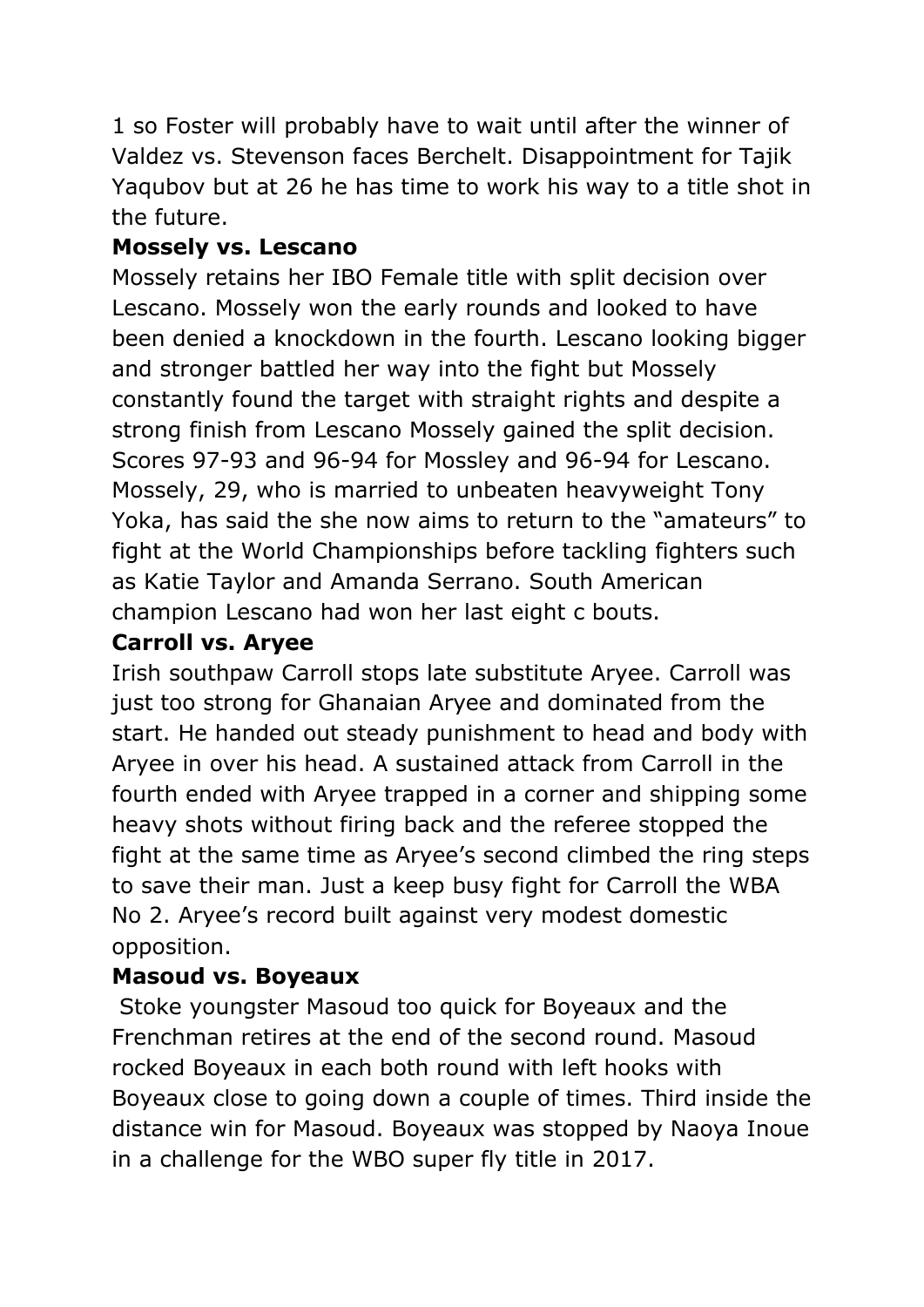# **Jalolov vs. Sokolowski**

Jalolov gets another inside the distance win as he puts Pole Sokolowski down twice on the way to a fifth round stoppage. The 6'7" former Olympic and World Championships gold medal winner was just too big and punched too hard for the durable 6'1" Sokolowski. He floored Sokolowski with a right to the head in the second and battered him to the floor again with three lefts in the fifth. Sokolowski made it to his feet and disputed the stoppage but it was over. His ten wins have taken the Uzbek less than twenty-one rounds. Only the fourth time Sokolowski has failed to last the distance

## **March 19**

**Dubai, UAE: Fly: Sunny Edwards (18-0) W PTS 12 Muhammad Waseem (12-2). Super Light: Regis Prograis (27-1) W TKO 6 Tyrone McKenna (22-3-1). Feather: TJ Doheny (23-3) W TKO 2 Cesar Juarez (27-11). Super Light: Hovhannes Bachkov (3-0) W TKO 8 Cristian Coria (29-10-2). Light: Faizan Anwar (12-0) W PTS 8 Khojiakbar Qodirokhunov (4-1-1). Super Bantam: Peter McGrail (3-0) W TKO 2 Alexander Ionita (7-11-1).** 18

## **Edwards vs. Waseem**

Edwards retain the IBF title with unanimous decision over Waseem. Waseem never came to terms with the hand speed, movement and clever boxing of Edwards and was not helped by two deductions for infractions of the rules.

## **Round 1**

Edwards was circling the perimeter of the ring with Waseem shadowing him but not cutting the ring down. Edwards leapt forward and landed three head punches and was away before Waseem could counter. He did that again later in the round and surprised Waseem with a burst of punches just before the bell. **Score: 10-9 Edwards**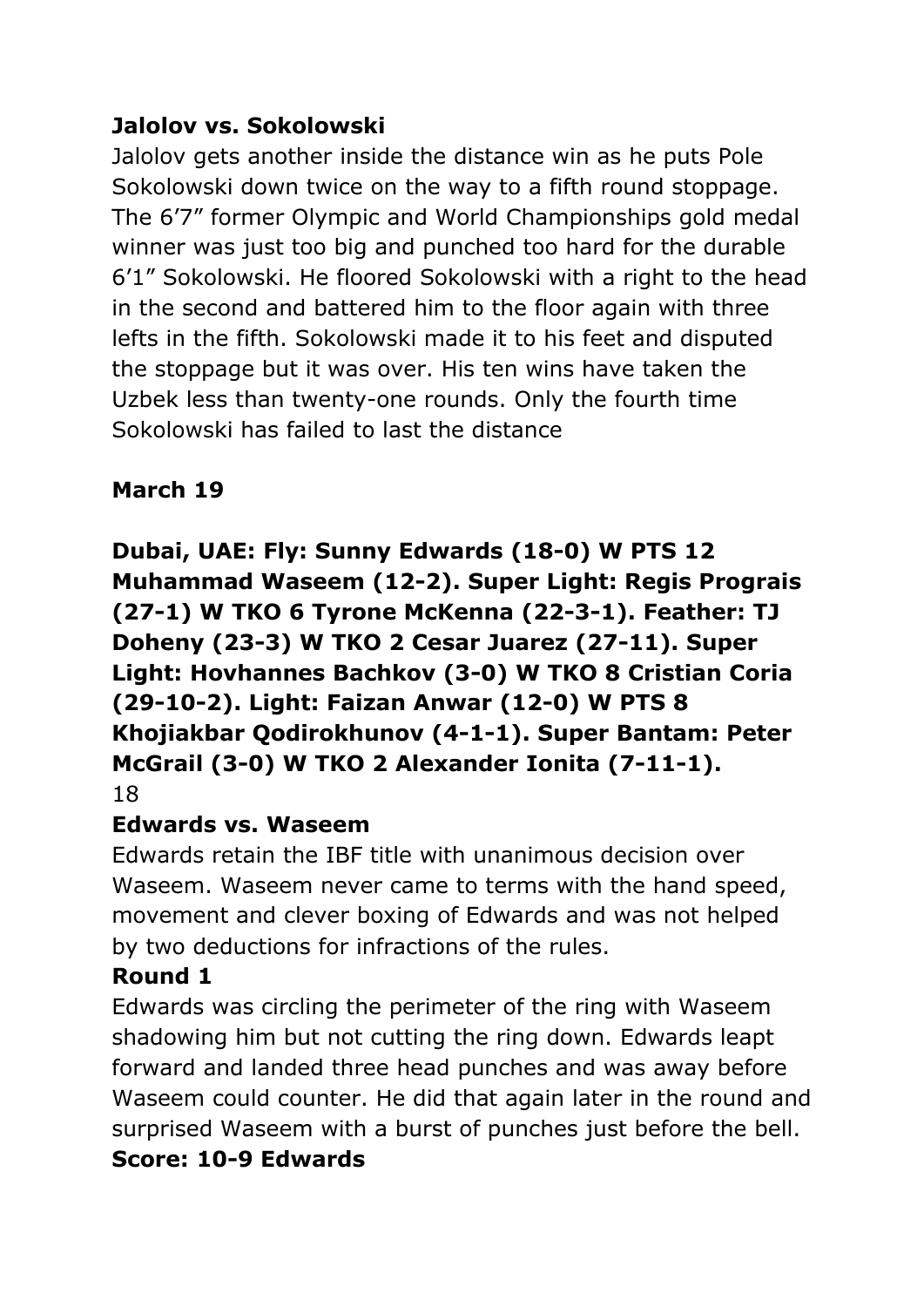# **Round 2**

Again Edwards was just too quick for Waseem. He was darting in to connect with a burst of punches and then out and circling away from Waseem's attempts to counter. Waseem did managed to land some body punches but Edwards was getting his punches off first.

## **Score: 10 9 Edwards Edwards 20-18 Round 3**

A close round. For much of it Edwards was his elusive self but then Waseem pinned him to the ropes and bombarded Edwards with hooks and uppercuts. Edwards decided to stay inside and trade instead of moving and Waseem took the round. Waseem was warned for dangerous head work.

## **Score: 10-9 Waseem Edwards 29-28 Round 4**

Edwards was first to the punch in this round. Waseem was pressing hard but Edwards was scoring with counters and then stepping around Waseem to land more punches and tying Waseem up inside.

# **Score: 10-9 Edwards Edwards 39-37 Round 5**

This one was close. Edwards was the quicker puncher with Waseem only having any success when he was able to get Edwards against the ropes. He scored with some impressive left hooks to the body but Edwards scored consistently with snappy right jabs and short lefts.

## **Score: 10-9 Edwards Edwards 49-46 Round 6**

A big round for Edwards. He was picking Waseem off with counters from both hands and constantly moving and switching direction and guards. A frustrated Waseem was holding to try and cut down Edwards movement and was deducted a point\*. Waseem ended the round by trapping Edwards against the ropes but even there Edwards was landing the better punches. **Score: 10-8\* Edwards Edwards 59-54**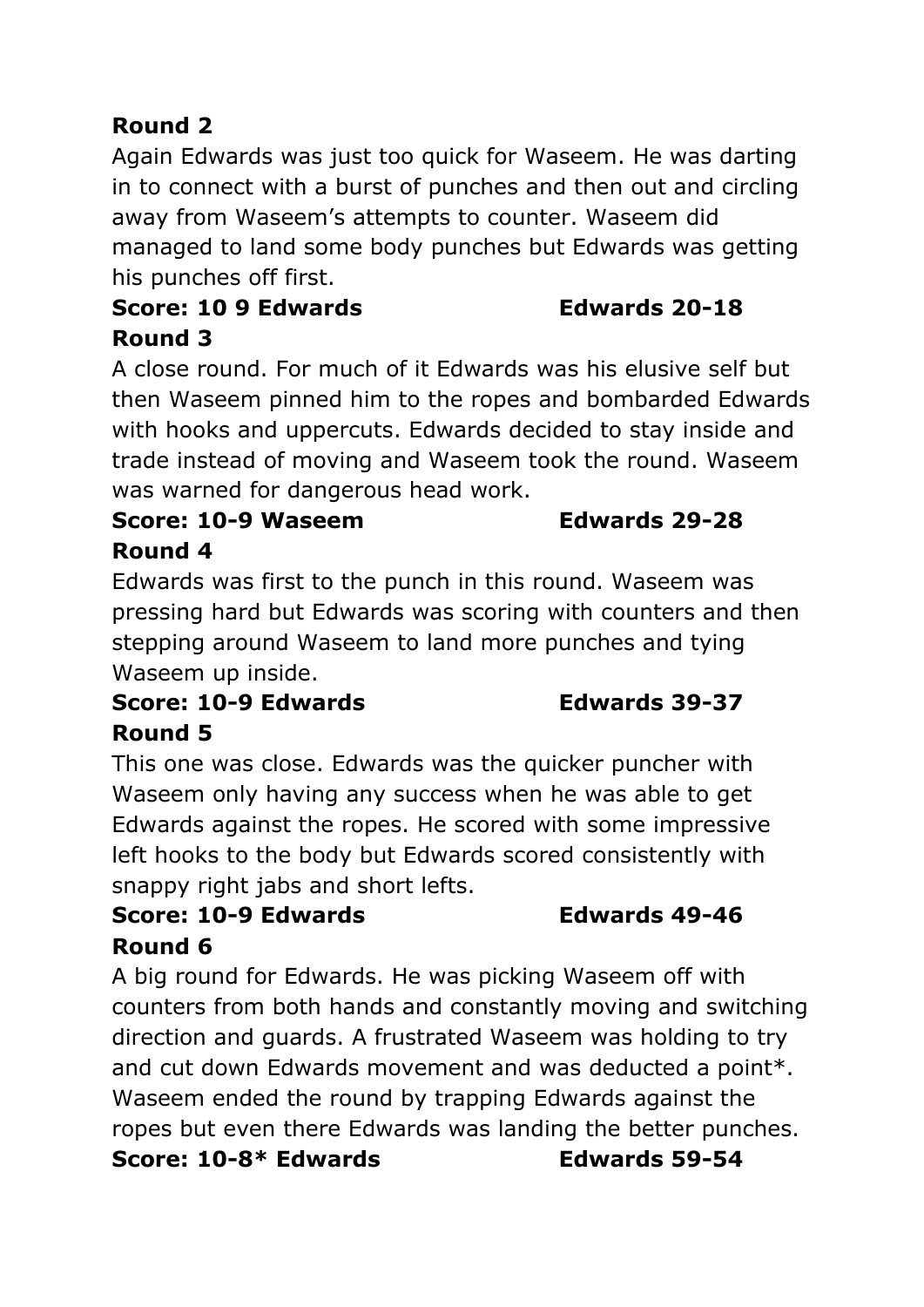# **Round 7**

Edwards was picking Waseem off with fast, light punches with Waseem getting frustrated. He was warned for an elbow smash and for head work, Edwards continued to sneak home punches and when Waseem shoved his head into Edward's face the referee again took a point off Waseem\*. The challenger did enough good work over the rest of the round to deserve the points but the deduction made it an even round.

### **Score: 9-9\* Edwards 68-63 Round 8**

# Waseem pushed hard in this round. There was plenty of flashy footwork from Edwards but Waseem stayed focused forcing Edwards to the ropes and connecting with hooks to the body with both hands.

# **Score: 10-9 Waseem Edwards 77-73 Round 9**

Edwards was back in control. He kept moving and kept firing single shots through Waseem's guard refusing to let Waseem get inside. Waseem was chasing Edwards down but was too often left swishing air and leaving himself open to sneaky counters.

# **Score: 10-9 Edwards Edwards 87-82**

# Round 10

Waseem badly needed to win a round and he did so in this one. He chased harder, did a better job of cutting the ring off and so was able to scored with hooks and uppercuts inside with Edwards output dropping

# **Score: 10 9 Waseem Edwards 96-92 Round 11**

Edwards boxed his way through the round. Plenty of fast footwork and changes of direction. He was sliding jabs through Waseem's guard catching him with straight lefts and never getting pinned down with Waseem a step behind for the full three minutes.

## **Score: 10-9 Edwards Edwards 106-101**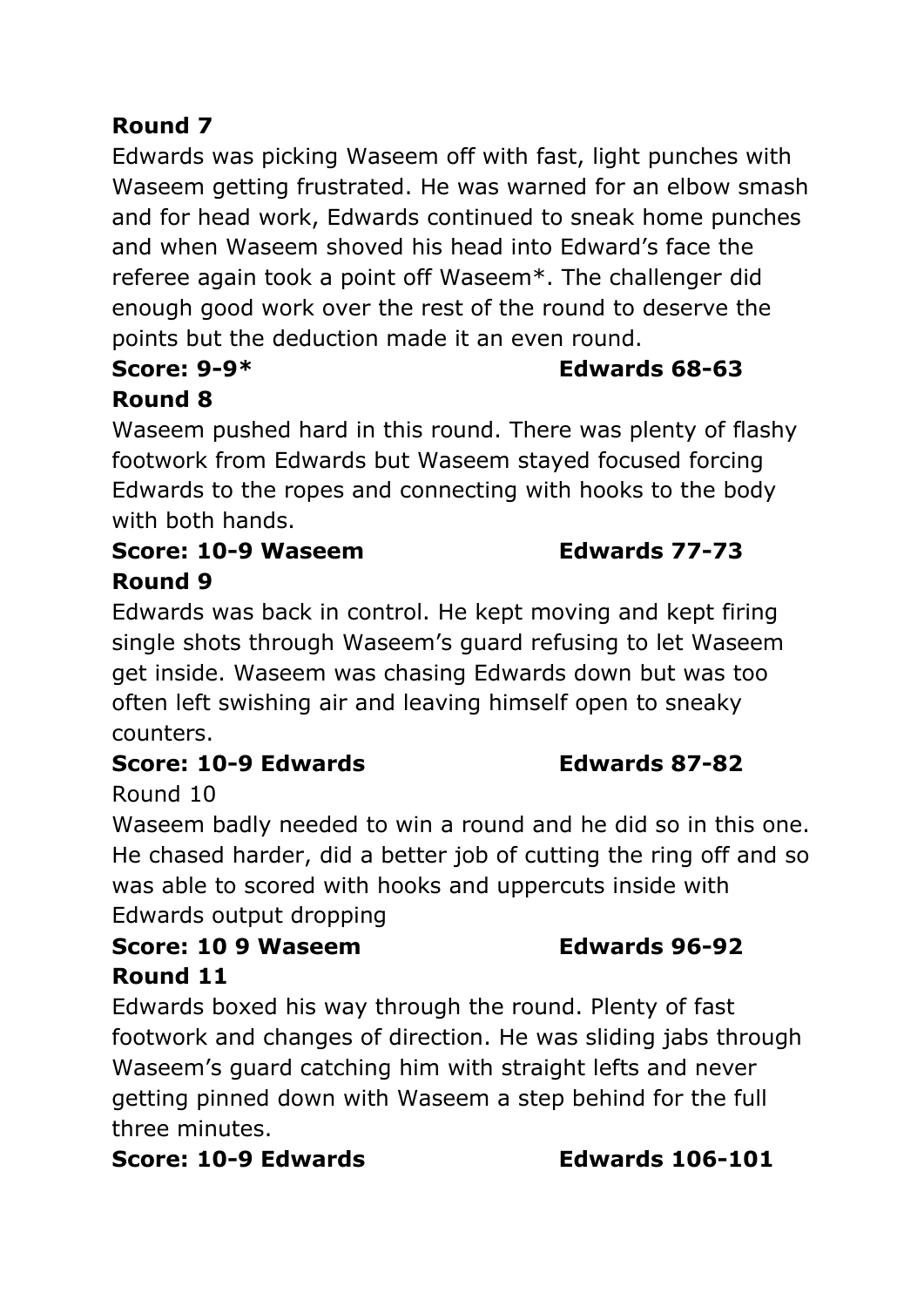# **Round 12**

Edwards gave away the last round. Confident he had the decision in the bag he danced around the ring with Waseem chasing and landed what few punches were thrown but never looking like getting the kayo he needed.

### **Score 10-9 Waseem Edwards 115-111**

The 26-year-old southpaw again showed his outstanding skills. No thunder and lightning with Edwards but plenty of his hit and not get hit approach and plenty to admire in his slick counter punching. Ricardo Sandoval 20-1 (15) is his mandatory challenger and he will be quicker and punch harder than Waseem so a big test for Edwards. Pakistani Waseem, 32, was having his second shot at the IBF title having lost a very close decision to Moruti Mthalane in 2018.

## **Prograis vs. McKenna**

Prograis beats a brave McKenna who is stopped due to a bad cut over his right eye caused by a punch. Prograis looked sharp in the first round. After a short period of study he had McKenna backing up and was connecting with jabs and straight lefts. The sound of the bell had hardly faded in the second when Prograis put McKenna down hard with a stunning left cross. Prograis tried to end the fight then showering McKenna with hooks and uppercuts but despite the punishment McKenna did not crumble and made it to the bell. Prograis was hunting McKenna down in the third with McKenna focusing on survival. McKenna showed remarkable fighting spirit in the fourth standing and trading with Prograis actually forcing him back and twice after Prograis had landed fierce combination McKenna just urged Prograis to do his worst but McKenna was having to absorb some wicked body punches and neck-snapping uppercuts. McKenna had a good fifth walking forward throwing punches and landing some hard shots. Prograis was on the bock foot countering with jabs and quick flurries of punches in a fairly even round. Prograis cut loose in the sixth but McKenna was trying to punch with him. Suddenly a punch opened a cut over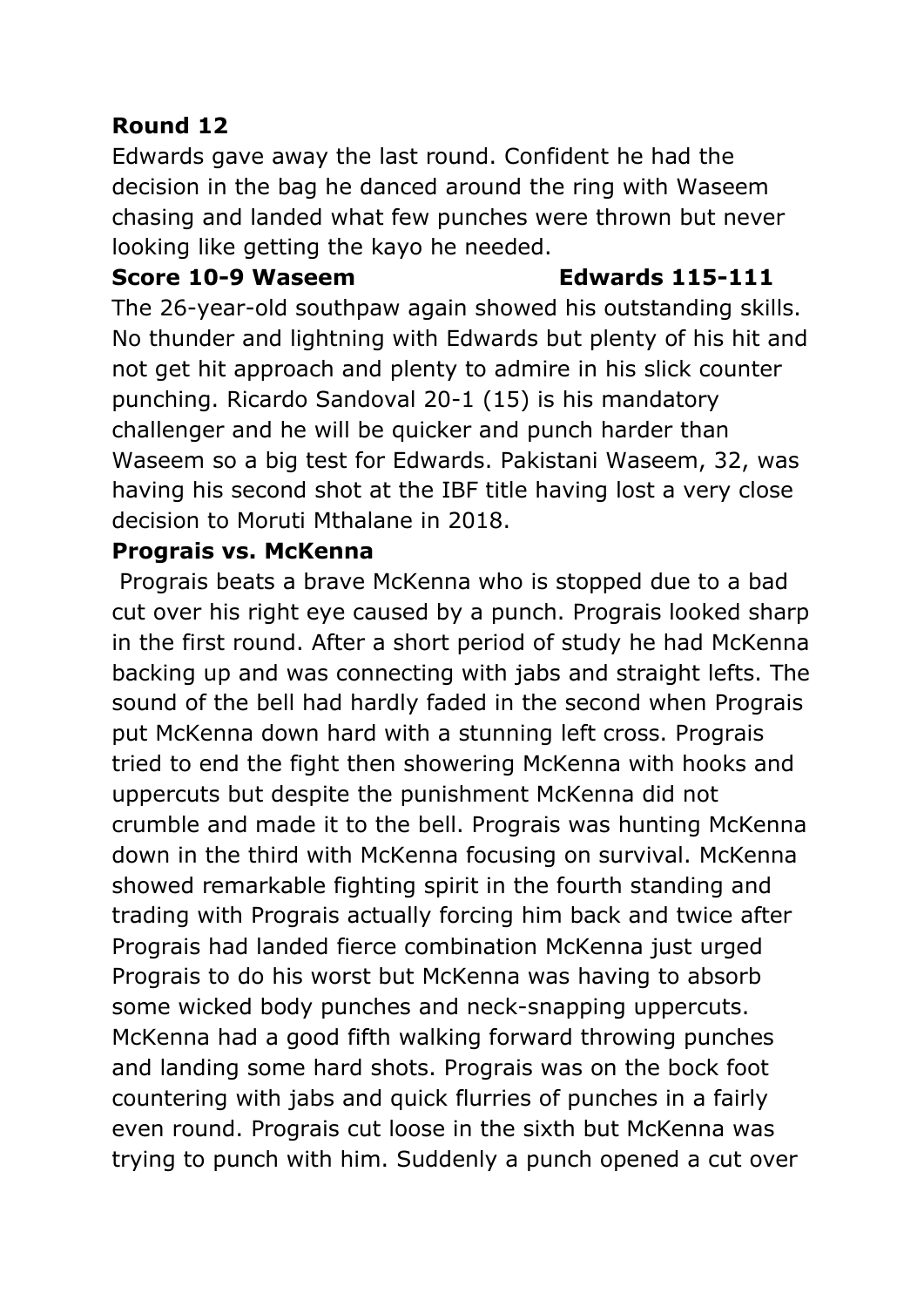McKenna's right eye. The referee stopped the fight and the doctor indicated the cut was too severe for McKenna to continue. Prograis again showed his class and deserves another title shot to try to reverse the majority points loss to Josh Taylor in 2019 but with Taylor holding all four belts there is quite a queue lining up to get a title chance. McKenna had lost to very close decisions to Jack Catterall and Ohara Davies but had rebounded with a good win over Jose Felix in August.

## **Doheny vs. Juarez**

Doheny wipes out experienced Juarez in two rounds. After having Juarez under constant pressure in the first Doheny put Juarez down heavily with a left hook in the second. The Mexican climbed to his feet but was being bombarded with punches and the referee waived the fight off. The former IBF super bantam champion had scored just one win in his last four fights so needed to impress. Fifth inside the distance defeat for Juarez.

## **Bachkov vs. Coria**

Bachkov pounds Argentinian Coria to defeat in seven rounds. The powerful Armenian raked Coria with punches with his left hooks to the body slowly sapping Coria's resistance. Coria did well to last as long as he did but caved in under the relentless pressure in the seventh and the fight was halted. With his strong amateur achievements-he won a bronze medal at the Tokyo Olympics, three bronze medals at the World Championships as well as gold at the European Games and European Championships-he is looking to move up rapidly. Veteran Coria, 39, was knocked out in six rounds by Alberto Puello for the WBA interim belt in December 2020 which is his only other loss by KO/TKO.

# **Anwar vs. Qodirokhunov**

Indian prospect Anwar continues his winning ways with a points victory against Uzbek Qodirokhunov. Scores 80-72 twice and 78-74. Seven points wins in his last eight fights for the 20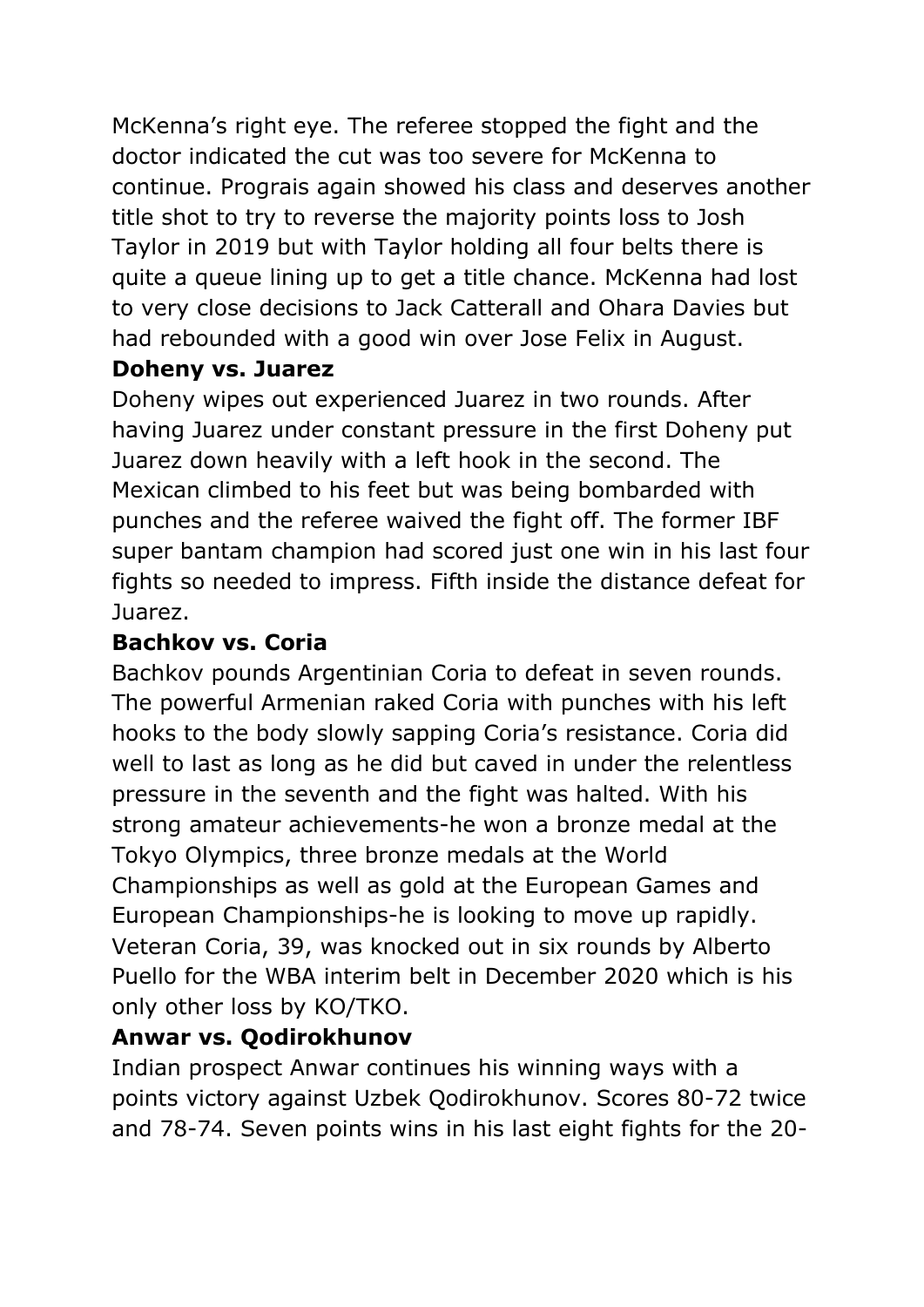year-old from Calcutta. All of Qodirokhunov's previous opponents were having their first pro fights.

## **McGrail vs. Ionita**

McGrail's class much too much for Ionita. McGrail dazzled the Romanian with the speed and variety off his work in the first then handed out a beating to Ionita in the second with Lopez not coming out for the third round. Second KO/TKO win for the Liverpool southpaw. Ten losses in a row for Ionita.

# **March 18**

# **Leeds, England: Super Bantam: Jack Bateson (16-0) W TKO 3 Stefan Nicolae (3-31-2)**

Just some paid sparring for Bateson. He punished the limited Nicolae with right leads and thudding body punches bin the first and put him down with a body shot at the end of the second. Nicolae took two more counts in the third and was taking a beating when the fight was mercifully stopped. Only the fourth inside the distance victory for the local fighter who is English champion. Poor Romanian Nicolae is 0-13-2 in his last 15 bouts.

# **Kyoto, Japan: Light Fly: Kenshiro Teraji (19-1) W TKO 3 Masamichi Yabuki (13-4).**

Teraji revenges his only loss and regains the WBC title with third round stoppage of Yabuki. Teraji was letting his hands go from the beginning. He was coming forward stabbing out jabs firing straight right and left hooks to the body. Yabuki was on the back foot the whole round throwing lots of jabs but not using his right until thee traded punches just before the bell. Teraji was steaming forward again on the second. connecting with straight rights and hurtful hooks to the body with Yabuki again on the retreat and being outscored. Teraji scored with a series of rights at the start of the third. He then drove Yabuki back and connected with a heavy right hook that dropped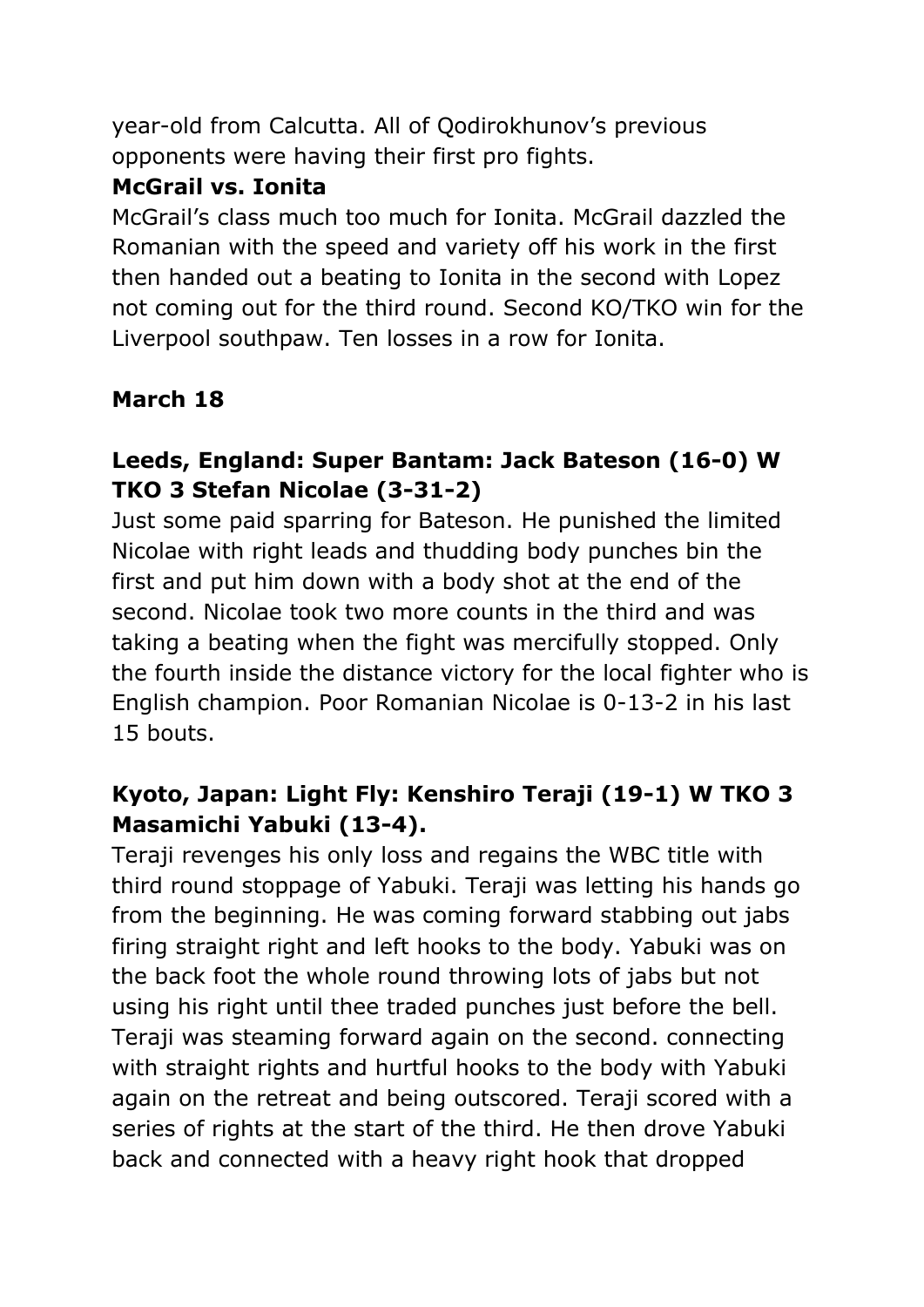Yabuki. He made it to his feet at eight but looked unsteady and the fight was stopped. Teraji, 29, had lost the title to Yabuki on a tenth round stoppage in September.

# **London, England: Welter: David Avanesyan (29-3-1) W TKO 1 Oskari Metz (15-1). Middle: Hamzah Sheeraz (15- 0) W KO 2 Jez Smith (13-5-1). Light: Mark Chamberlain 10-0) W RTD 5 Jeff Otori (11-4-1).**

20

## **Avanesyan vs. Metz**

Avanesyan blows away overmatched Metz in the first round. Metz came out firing punches taking the fight to Avanesyan but when Avanesyan began to score with shots to the body Metz was quickly backing up. Metz tried switching guards but that was like throwing a cup of water on a volcano as Avanesyan walked through Metz's punches before staggering him and sending him tumbling along the ropes and down. Metz was up at eight but reeling and clutching Avanesyan. The fight should have been stopped but instead the referee gave Metz a standing count but at least had the sense to count the full ten. Fifth defence of the European title for Avanesyan and fifth inside the distance win in those defence. Although unbeaten Metz was a poor challenger and it was a poor match.

## **Sheeraz vs. Smith**

Sheeraz wins the vacant WBC International title as he blasts out Smith in two rounds. A left hook from Sheeraz floored Smith in the first round. He survived to the bell but a savage combination put him down early in the second and he was counted out. Nine consecutive inside the distance wins for Sheeraz.

# **Chamberlain vs. Otori**

Chamberlain remains unbeaten as in his first scheduled ten round fight he beats Otori on a fifth round retirement for his seventh quick victory. Otori falls to 1-3-1 in a run of tough contests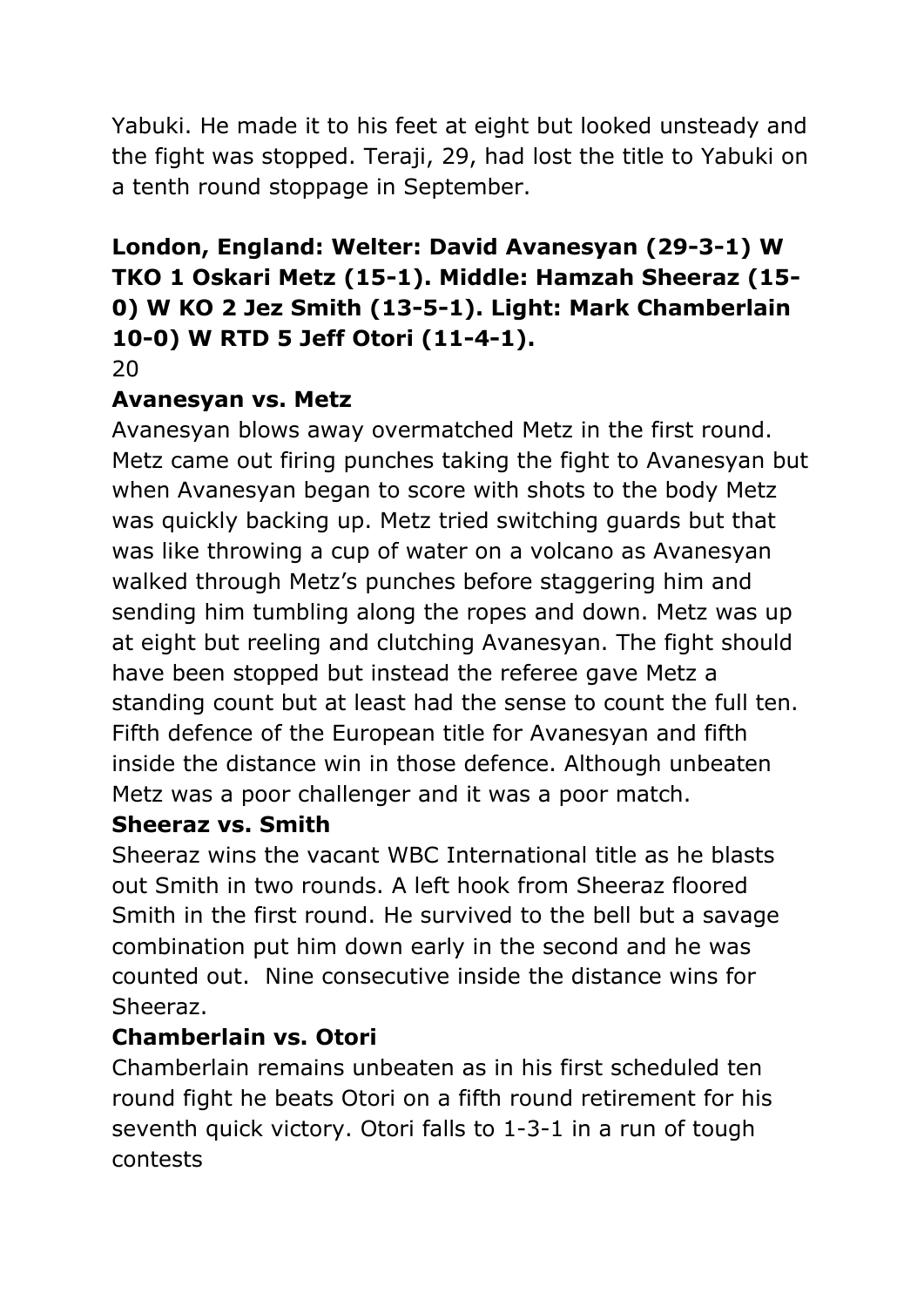# **Los Angeles, CA, USA: Welter: Alexis Rocha (19-1) W KO 9 Blair Cobbs (15-1-1). Light Heavy: Bektemir Melikuziev (9-1) W KO 2 David Zegarra (34-8). Welter: Michael McKinson (22-0) W PTS 10 Alex Martin (17-4).**

21

Rocha vs. Cobbs

Rocha batters a tricky Cobbs to defeat in nine rounds. In a fast-paced start both fighters had good moments with Cobbs letting fly with bursts of punches and Rocha throwing less but with more accuracy. Cobbs was ca tricky opponent but Rocha was getting in close and scoring with hooks and uppercuts and he landed some useful shots in the second with Cobbs countering well in the third. The pace remained hot as they traded punches through the fourth and fifth with Rocha going to the body to slow Cobbs and Cobbs switching to southpaw. Rocha's pressure began to tell and he began to jolt and jar Cobbs with Cobbs punch output dropping off as he focused on stemming Rocha's attacks. Cobbs did better in the seventh rocking Rocha with a left. Rocha closed Cobbs down in the eight driving him to the ropes and dropping him with a right hook. Cobbs was up at six but was staggering under heavy attacks from Rocha and was pinned in a corner under fire with the referee poised to step in as the bell went. Rocha ended it in the ninth. He sent Cobbs staggering to the ropes with a right hook and then exploded with a volley of savage shots until the referee jumped in to save Cobbs. Third win over good level opposition for Rocha since losing a close verdict against Rashidi Ellis in October 2020. Cobbs was coming off a stoppage win over Brad Solomon in June.

### **Melikuziev vs. Zegarra**

After a studied start that had the crowd restless Melikuziev gave them what they wanted as he connected with a wicked left hook to the body that put Zegarra down for the count in the second. The Uzbek southpaw gets his second win since a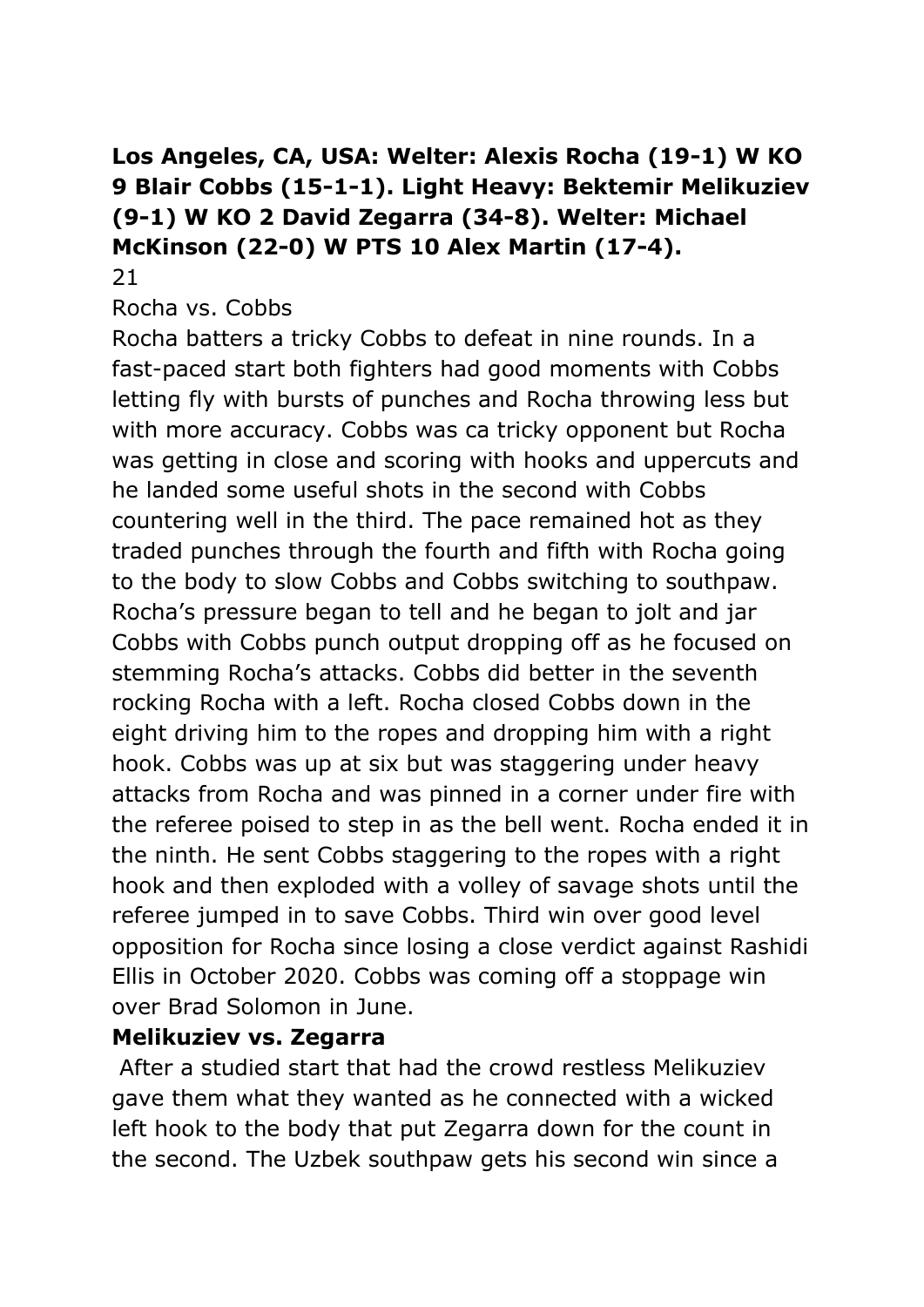shock kayo loss to Gabriel Rosado in June last year. Five consecutive losses for Peruvian Zegarra four of them by KO/TKO.

## **McKinson vs. Martin**

A double disappointment here for McKinson. He was to have faced Vergil Ortiz in a huge fight for the Portsmouth boxer but then Ortiz had to withdraw. Instead McKinson ended up facing a replacement for a replacement in a poor fight. There was not a great deal of action over the first three rounds which McKinson won but the crowd were already baying for more action. Martin never really got into the fight but even the rounds McKinson was winning easily were low action affairs and he had to settle for a unanimous decision instead of a high profile fight against Ortiz. Scores 99-91,98-92 and 97-93 for McKinson. Not the fight or the performance McKinson would have wanted on his first appearance in an American ring. Ortiz is No 1 with both the WBC and WBO so now McKinson will need to seek another top match to move towards a title shot. Martin was coming off wins over a couple of reasonable level opponents in 21-0 Luis Hernandez and 23-4-3 Josec Ruiz but came into this one as a very short notice replacement for Jose Perez who was far too heavy to be accepted as a replacement for Ortiz.

# **New York, NY, USA: Super Middle: Edgar Berlanga (19-0) W PTS 10 Steve Rolls (21-1). Super Light: John Bauza (17-0) W PTS 8 Tony Luis (29-5). Super Welter: Xander Zayas (13-0) W PTS 8 Quincy LaVallais (12-3-1). Super Feather: Henry Lebron (15-0) W TKO 7 Josec Ruiz (23-6- 3). Super Feather: Bruce Carrington (3-0) W KO 5 Yeuri Andujar (5-5-1).**

### **Berlanga vs. Rolls**

Berlanga gets the unanimous decision over Rolls but shows he still has a lot to learn. Not much action in the first round as Rolls boxed on the retreat firing the occasional jab and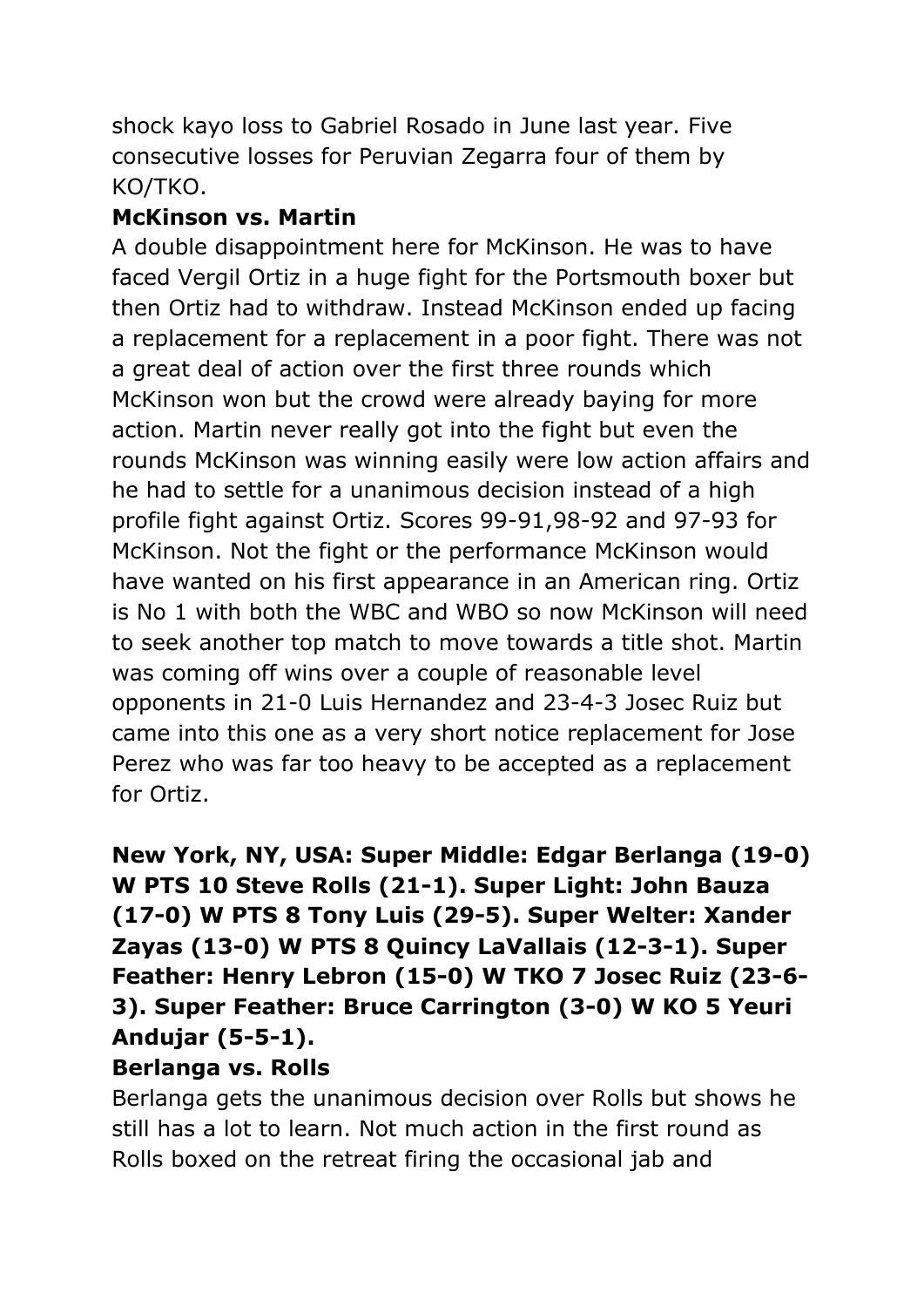Berlanga stalked him only letting a couple of rights go just before the bell with those few jabs enough to give Rolls the round. The second was more of the same with Rolls super cautious and Berlanga unable to cut the ring off and not throwing much. The crowd were expecting the usual fireworks from Berlanga and were getting restive. The third and fourth were low action rounds. Berlanga used his jab and scored with a couple of body shots and a right counter but Rolls was in permanent reverse gear looking to steal rounds with an occasional punch. The fifth was a frustrating round for Berlanga. He just followed Rolls around the ring with Rolls snapping out jabs and then trying Berlanga up inside and for me Rolls was 3-2 up in rounds. Berlanga just did enough with his jab and some hooks to take the sixth but there was no fire in the fight. The seventh was a good round for Rolls. He was consistently spearing Berlanga with jabs and then following in with straight rights with Berlanga hardly landing a punch. Berlanga briefly tried switching to southpaw to no effect. Berlanga took the eighth but it was close. Rolls was still sticking out his jab and firing rights but Berlanga was taking an extra step forward enabling him to score with hooks and he connected with a right to the head late in the round. Berlanga chased Rolls down hard in the ninth and landed well to the body to just have the edge and then produced a stronger finish in the tenth. Scores 97-93 twice and 96-94 for Berlanga. I thought the 96-94 was about right but would not have argued if it had been scored a draw. Berlanga gets his third consecutive points victory and wins the WBO NABO belt but it was an uninspired performance. The blood and thunder of his 16 consecutive first round wins is what people still expect. It is good for his development to go ten rounds with a tricky opponent but he has to be careful not to lose the raging fire he had as this fight showed he is not a great tactical fighter and he failed to put Rolls under enough pressure. It was a fight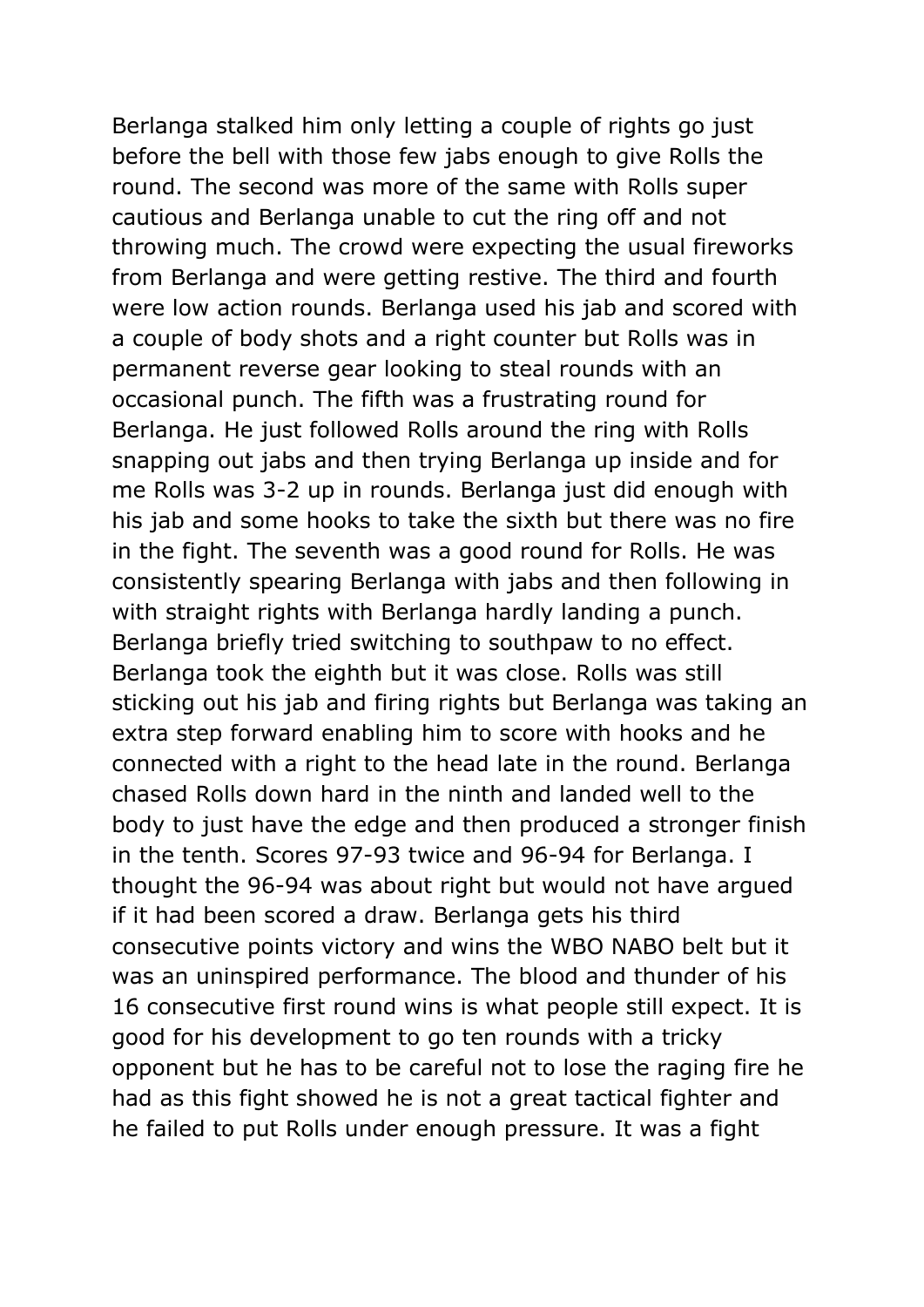based on "negative" tactics from Rolls but he was there to win and for me he nearly succeeded.

## **Bauza vs. Luis**

Puerto-Rican born southpaw Bauza gets his second good win in a row as he decisions seasoned veteran Luis. Bauza was able to score with some crisp southpaw rights over the early rounds of what was a bed tempered bout at times. Luis tired to put Bauza under lots of pressure but Bauza boxed smartly and built a solid lead before boxing his way pat Luis over the closing rounds. Scores 80-72, 79-73 and 78-74 for Bauza. A composed, cool display by Bauza, a former US Youth champion, who had stopped 19-0 Michael Williams in four rounds in December. Canadian Luis, a former WBA interim title challenger, had won ten in a row before losing on points to 23- 0 Arnold Barboza in his last fight in August 2020.

# **Zayas W LaVallais**

Zayas again showcases his outstanding talent. He won every round but LaVallais showed true grit in going the distance. It looked to be a quick night as Zayas hammered LaVallais for the whole of the second round. It was one-sided enough for two judges to score it a 10-8 round but LaVallais took the hammering and survived. He became a bit more competitive without ever coming close to winning a round and although rocked a couple more times he took Zayas the full eight rounds. Valuable experience for Zayas as he was going eight rounds for the first time. LaVallais did his job well and keeps his record free of any inside the distance loss.

# **Lebron vs. Ruiz**

Puerto Rican southpaw Lebron outboxed and outscored Ruiz before stopping him the seventh round. The speed and power of Lebron's punching saw him winning every round. By the end of the fifth despite the one-sided nature of the fight it looked likely that Ruiz would maintain his claim of never losing inside the distance. That looked less likely after Lebron scored heavily late in the sixth. When Lebron continued to get through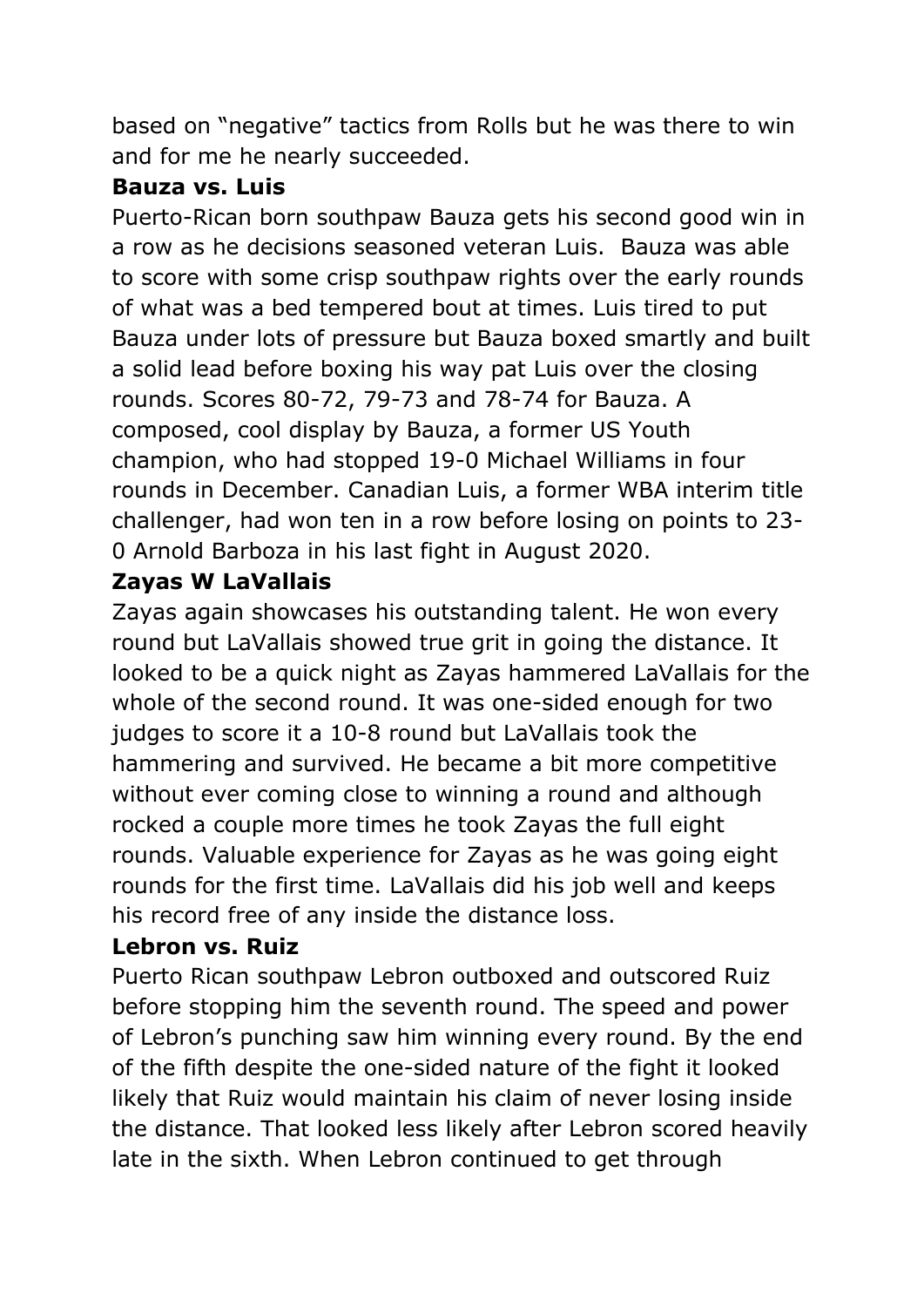punishing shots in the seventh the referee stopped the fight despite strong protests from Ruiz Lebron breaks a run of three points wins to collect his tenth inside the distance victory.

# **Carrington vs. Andujar**

Carrington brutalises Andujar before finishing their fight with a booming kayo in the fifth. Carrington was scoring heavily from the first round nailing Andujar with straight rights and uppercuts. Andujar was cut over his right eye in the third but survived a doctor's inspection. There was more punishment for Andujar in the fourth before the dramatic ending in the fifth. Carrington stepped inside with a right to the head and then followed that with a devastating left hook that put Andujar down and out on his back. Second KO/TKO win for the 24-yearold from Brooklyn. Dominican Andujar falls to 0-3-1 in his most recent action with this his third loss by KO/TKO in that run.

# **March 19**

# **Brisbane, Australia: Light: Billy Dib (48-6,2ND) W DISQ 6 Jacob Ng (15-1). Feather: Vegas Larfield (5-0) W PTS 10 Luke Martin (1-5). Welter: Blake Minto (14-2-2) W PTS Justin Frost (12-2-1).**

Ng is disqualified after lifting Dib off the floor in the fifth and body slamming him to the canvas on his back with Dib unable to continue. Ng had a 4" edge in height and being the bigger man was using his strength to force Dib back. He was driving Dib to the ropes and scoring with some wicked body shots. Dib showed his experience and was able to duck under some of Ng's shots. During a period in the fourth round whilst with his back against the ropes Dib ducked, bobbed and weaved around Ng's punches and then forced Ng back with a series of hooks. Dib had a good fifth getting past Ng's reach and working to the body with a frustrated Ng not able to use his physical advantages. Early in the fifth as Dib moved in Ng, with his head under Dib's arm, lifted dib off his feet and body slammed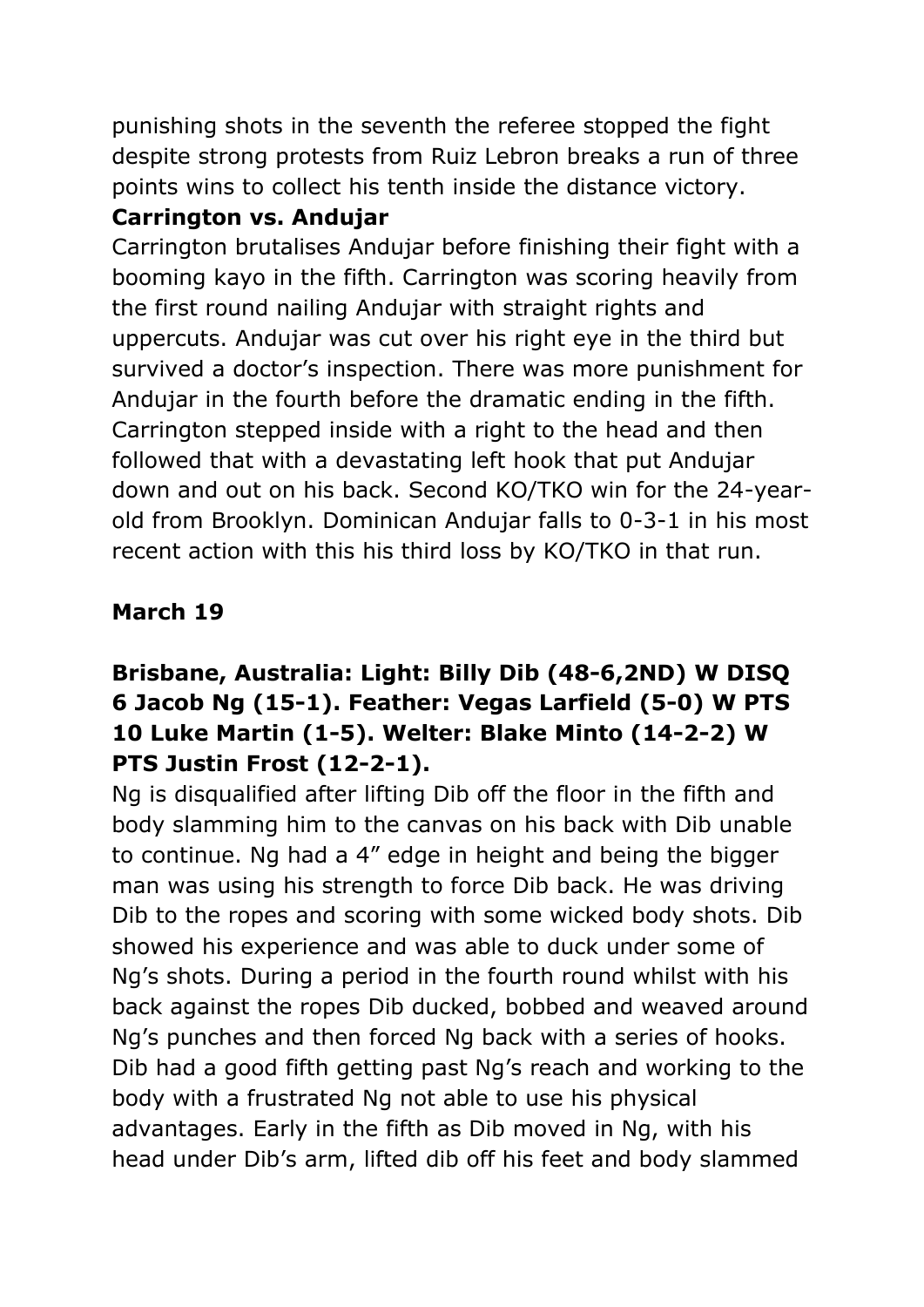him to the canvas. The referee stopped the fight and once it was clear that Dib could not continue Ng was disqualified. Dib wins the IBF International and WBO Oriental titles. Ng was rated No 5 by the WBO and No 9 with the IBF so at 36 Dib sees good reason to keep fighting. A ridiculous moment of madness from Ng and it cost him his rating spots.

## **Larfield vs. Martin**

The Australian National Boxing Federation are determined to keep their national titles moving which is why two such inexperienced boxers were contesting the featherweight title. Larfield, 19, was just too good for Martin and won a wide unanimous verdict on scores of 99-90 twice and 98-91. Larfield had won his other four fights inside the distance taking eight rounds to do that so he more than doubled his previous ring time in this fight. Martin's losses have all come on points.

## **Minto vs. Frost**

Minto wins the vacant IBF Asia Oceania belt with split decision over Frost. Scores 97-93 and 96-94 for Minto and 96-94 for Frost. Only one loss in his last ten fights for Minto. Frost had won the Australian title and this same IBF title previously but a year out of the ring cost him both titles.

# **Berlin, Germany: Super Welter: Abass Baraou (12-1) W TKO 6 Brian Chaves (14-12). Cruiser: Kai Robin Havnaa (17-0) W TKO 2 Ervin Dzinic (10-4). Heavy: Mourad Aliev (2-0) W TKO 2 Milos Veletic (2-1). Light: Murat Yildirim (1-0) W TKO 5 Sandro Hernandez (15-22-3). Baraou vs. Chaves**

Baraou has too much class and power for southpaw Chaves. He was on target early dominating the first two rounds before flooring Chaves in the third. Chaves survived but was bombarded by accurate shots in the fourth and fifth with Baraou ending it in the sixth putting Chaves on the floor with a body shot with the fight being stopped. Third win for Baraou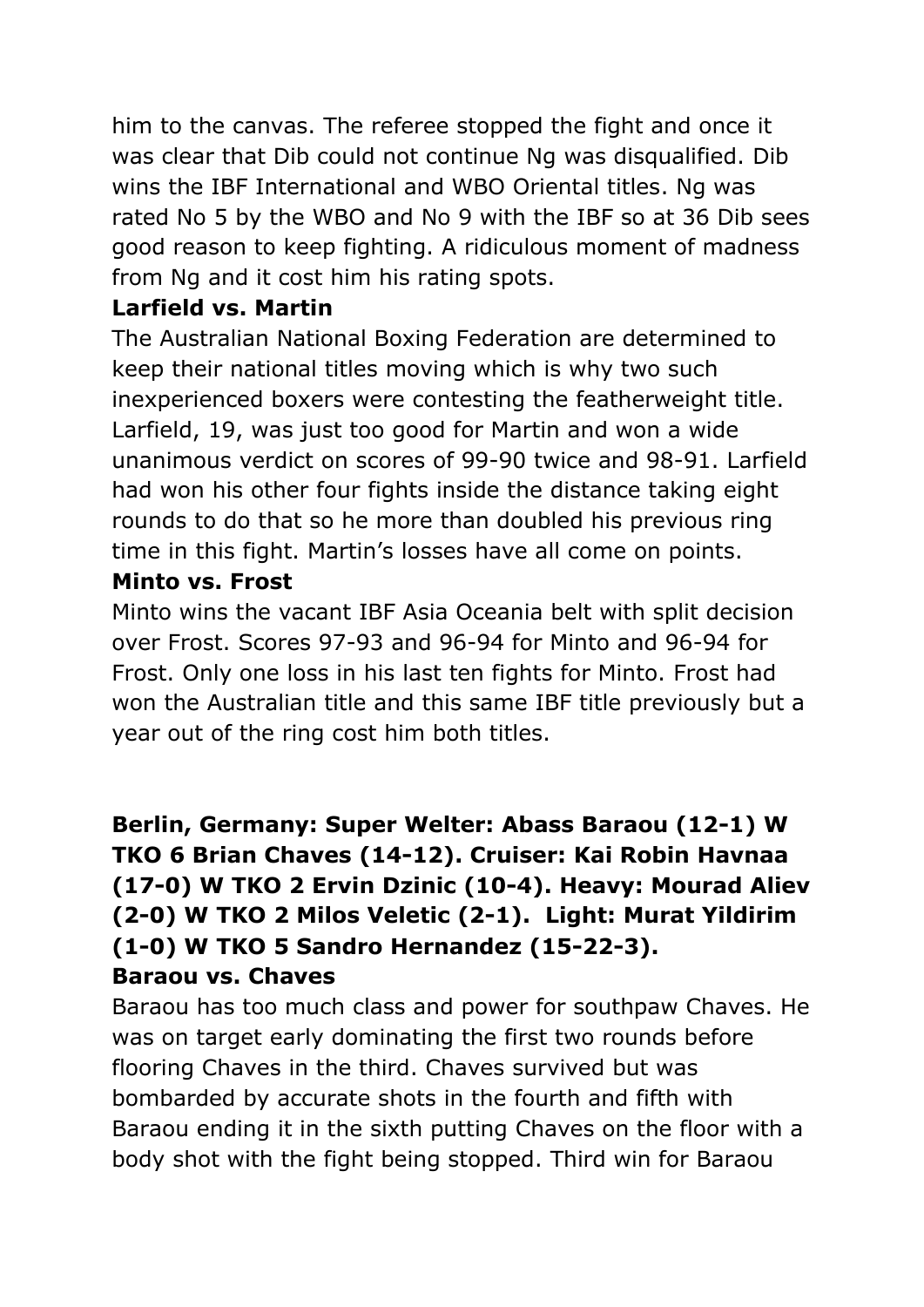since losing a split decision to Jack Culcay in August 2020. Fifth defeat by KO/TKO for Chaves.

# **Havnaa vs. Dzinic**

Havnaa shakes off some dust with second round stoppage of overmatched Bosnian Dzinic. First fight for the 33-year-old Norwegian since November 2019. Fourteenth inside the distance victory but to date Havnaa's opposition has been modest at best so he will have to move up soon.

# **Aliev vs. Veletic**

The 6'7" Aliev towered over the overweight Veletic. He was able to land jabs at distance and Veletic dropped to his knees from a head shot at the end of the first. Veletic went down under a series of straight punches in the second with Aliev's last punch landing when Veletic had both knees on the floor. He got up but the referee waived the fight over. The 26-yearold Russian-born Frenchman Aliev, a European Championships silver medallist, beat Frazer Clarke in the European Olympic Qualifying Tournament but was disqualified for butts when he fought Clarke in Tokyo.

# **Murat Yildirim**

Yildirim, another former top level amateur, turned pro with a fifth round stoppage of Venezuelan Sandro Hernandez. Yildirim had Hernandez on the canvas in the fourth and again in the fifth with the fight being halted.

# **Ciudad Juarez, Mexico: Super Light: Jose Zepeda (36- 2,2ND) W TKO 3 Francisco Perez (18-13-1). Super Light: Pedro Campa (34-1-1) W TKO 3 Carlos Sanchez (22-0). Super Bantam: Israel Rodriguez (24-5) W TKO 4 Jesus Riegos (15-1).**

# **Zepeda vs. Perez**

Easy night for Zepeda. He stalked Perez through the first round connecting with straight lefts to head and body with Perez just in survival mode from the start. Zepeda got the job done early in the second. He drove Perez along the ropes with a series of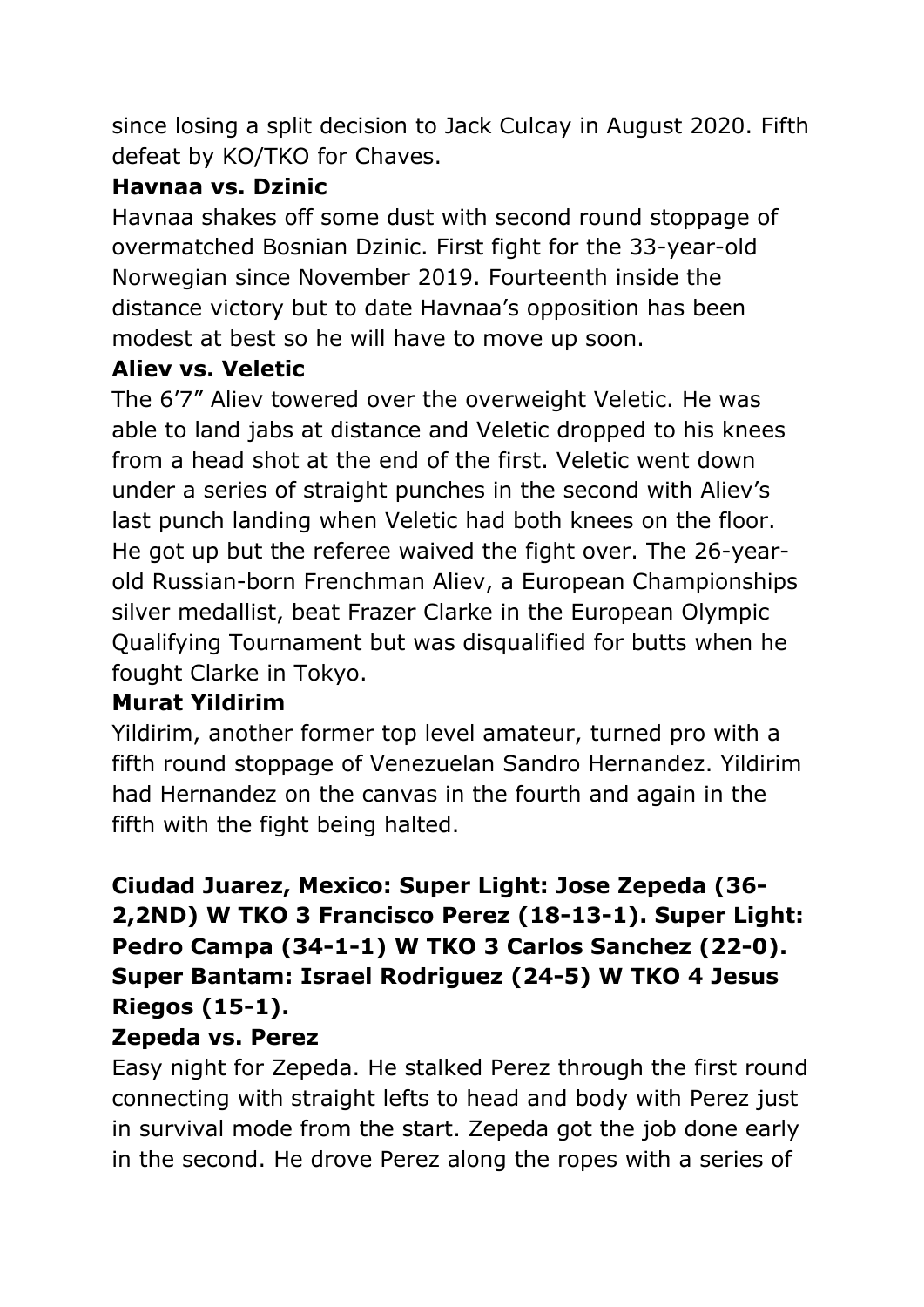rights and Perez fell to his knees. He arose but went down twice more and the fight was stopped. Zepeda hardly broke a sweat. He is No 2 with the WBC behind Jose Ramirez who took a majority decision over Zepeda in a WBC title defence back in 2019. Perez no threat.

## **Campa vs. Sanchez**

Good first round from Sanchez as he boxed on the back foot reddening Campa's face with jabs and putting together some combinations. Campa upped his pace in the second and put Sanchez on his back on the canvas with a perfect left hook. Sanchez was up at five and the bell came quickly. Before any trading had taken place in the third Sanchez turned away from the action holding his right arm. The fight was stopped and after a doctor's examination Sanchez was unable to continue. The feeling was he might have injured the arm when he was knocked down in the second.

## **Rodriguez vs. Rivas**

Rodriguez continues his fine form with stoppage of previously unbeaten Riegos. For the first three rounds Riegos marched forward but too often left himself open to counters as Rodriguez pocketed the first those rounds. Riegos was still coming forward in the fourth when Rodriguez nailed him with a right to the head. Suddenly Riegos came apart and Rodriguez drove him to the ropes and pounded him with punches until the referee came in and stopped the fight. Nine wins in a row, eight of them by KO/TKO for Rodriguez.

# **Cinisello balsam, Italy: Welter: Nicolas Esposito (16-0) W PTS 10 Tobia Giuseppe Loriga (33-10-3). Super Middle: Giovanni De Carolis (30-10-1) W RTD 1 Giorgi Abramishvili (14-20-1).**

## **Esposito vs. Loriga**

Esposito retains the Italian title with a unanimous decision over veteran warrior Loriga. Giving away a little in height and reach Esposito worked well inside over the first three rounds. Loriga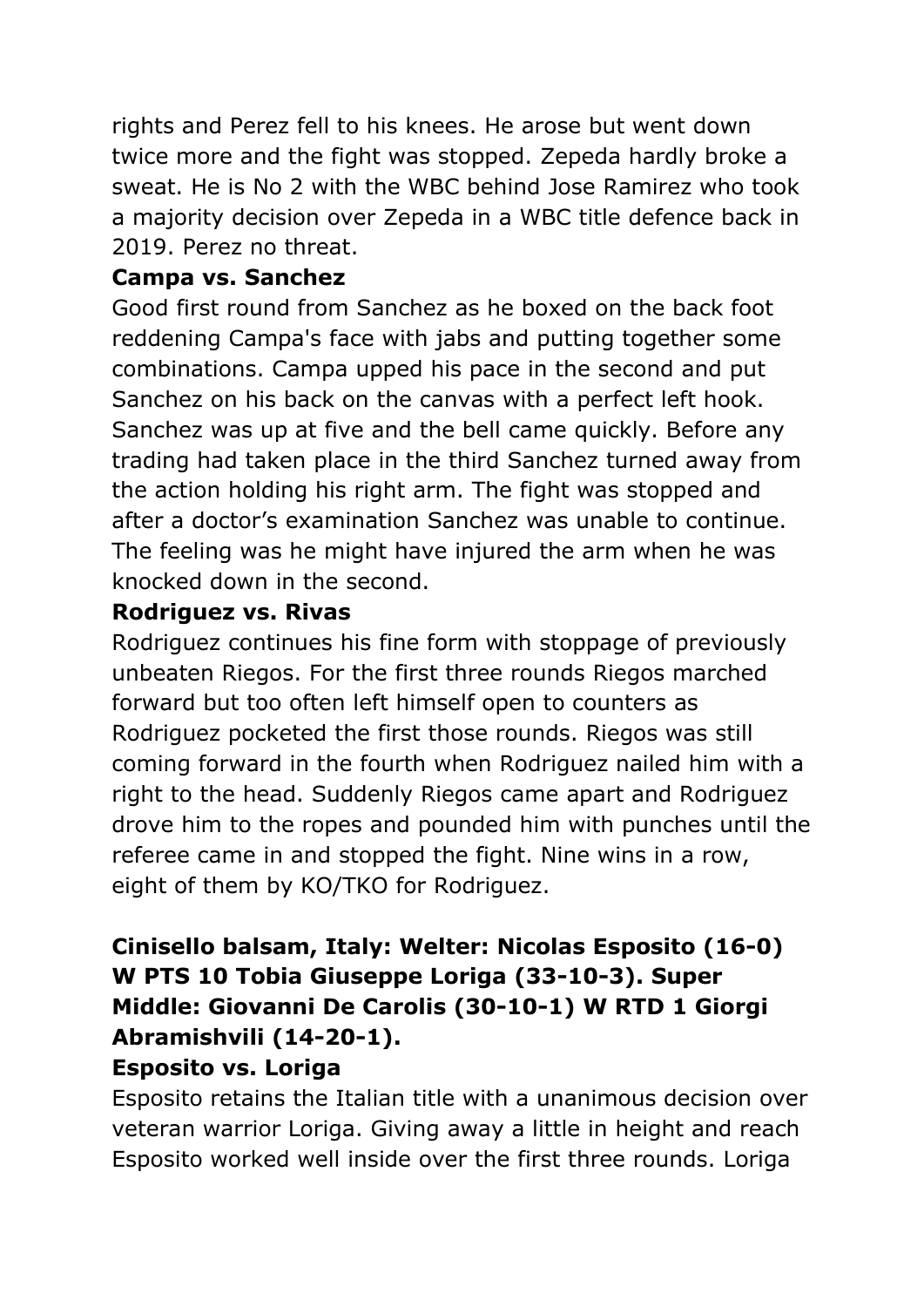comes back strongly to take the fourth. Esposito was cut in the fifth and Loriga kept coming forward exerting pressure with Esposito boxing cleverly over the sixth. Loriga just kept marching forward to edge the seventh but Esposito was in charge over the closing rounds and a clear winner. Scores 99- 91, 98-92 and 97-93 for Esposito who was making the second defence of the title. Loriga, 45, a former Italian champion, is 4- 4-2 in national title fights.

## **De Carolis vs. Abramishvili**

De Carolis overwhelms poor Georgian Abramishvili. De Carolis handed out some punishment in the first bringing blood from the Georgian's nose and Abramishvili did not come out for the second round. A waste of time and not much effort from the former holder of the WBA secondary title.

# **Managua, Nicaragua: Super Bantam: Alexander Mejia (18-2) W TEC DEC 9 Freddy Lainez (14-3).**

Mejia retains the Nicaraguan title with a technical decision over Lainez. It was Lainez who took the first two rounds before "Popeye" Mejia found his rhythm and landed some heavy body punches to even things up. Mejia moved ahead after the half way point but things changed in the eighth when Mejia was cut over his right eye as heads bumped together. Lainez was heartened by that and scored well over the rest of that round and was winning the ninth when the fight was stopped due the severity of the cut and it went to the scorecards with Mejia in front 87-84 twice and 86-85. Mejia had been fading badly and might have struggled to make it through the tenth. Mejia has won 10 of his last 11 outings. Lainez was turning his record around with five victories in a row

# **Lagos, Nigeria: Feather: Rilwan Lawal (15-0) W TKO 4 Emmanuel Quartey (24-4). Light Heavy: Godday Appah (10-1) W TKO 3 Kabiru Towolawi (17-5). Cruiser: Tony Salam (16-3) W RTD 4 Hussein Itaba (10-6-3). Super**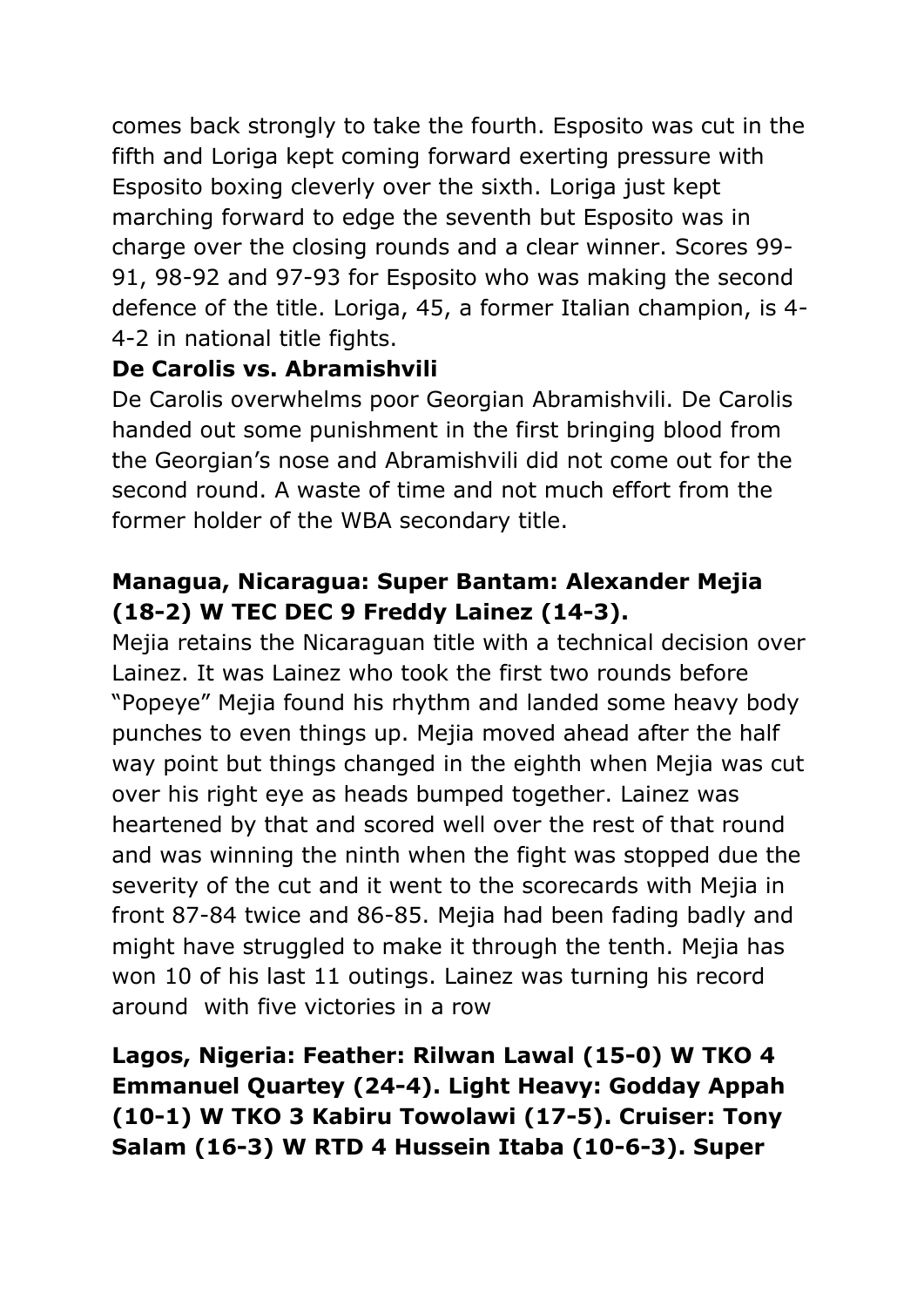# **Welter: Taiwo Olowu (13-1) W TKO 3 Justice Addy (16- 12-1).**

# **Lawal vs. Quartey**

Despite giving away height and reach Lawal punches too hard for Ghanaian Quartey and stops him in the fourth round for his eleventh victory by KO/TKO and his ninth inside the distance win in a row. He wins the vacant ABU belt. Quartey had won 10 of his last 11 bouts.

# **Appah vs. Towolawi**

Appah stops ancient Towolawi in three rounds in an all-Nigerian contest to pick up the vacant ABU belt. Seventh victory on the bounce for Appah. Towolawi, 41, had won his last three fights. **Salam vs. Itaba**

Southpaw Salam collects the vacant ABU title as he halts Tanzanian Itaba who retires after the fourth round. No youth titles here as Salam is 38 and Itaba 37.

## **Olowu vs. Addy**

Nigerian champion Olowu stops Ghanaian Addy in three rounds. After an exchange of punches in the third Addy staggered away from the exchange clearly shaken and out of the fight which the referee then stopped.

# **Panama City, Panama: Super Fly: Keiver Fernandez (25- 1-1) W PTS 10 Pablo Macario (7-3).**

Fernandez keeps his WBA Fedelatin title as he decisions Guatemalan Macario. Fernandez had height and reach over Macario and he used those edges well. Macario piled forward and did some good work when he managed to get inside but for most of the fight Fernandez dominated with his jab and accurate counters. Scores 97-93 twice and 98-92 for Venezuelan Fernandez the WBA No 5. Macario is the WBC Youth champion.

# **Melbourne, Australia: Middle: Sam Soliman (48-16- 1,2ND) W PTS 8 Jesse White (6-3).**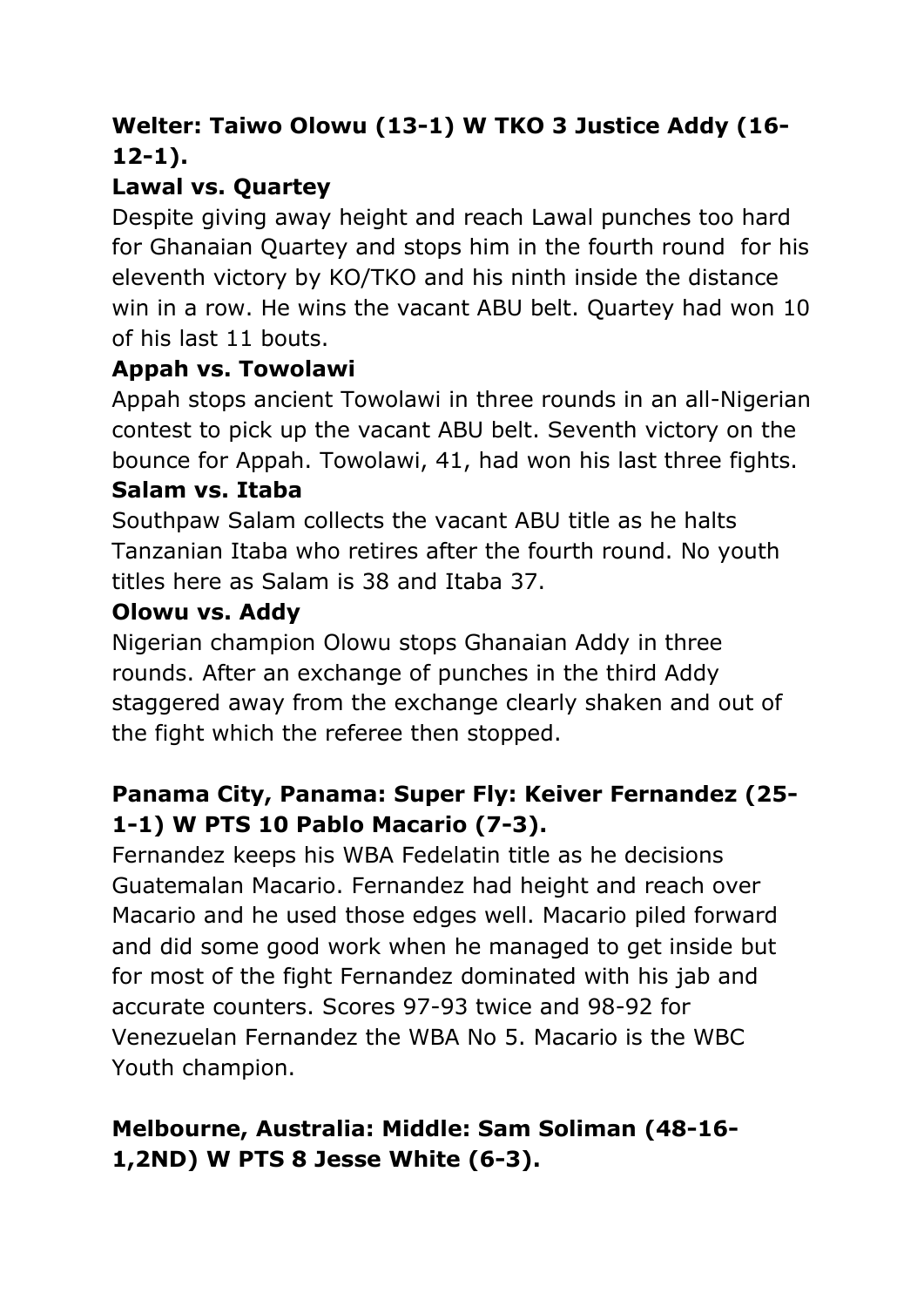Age no barrier to Soliman as the 48-year-old former IBF champion repeats a December victory with a unanimous decision over White. This won Soliman the Victoria State belt a long way down from an IBF title but a title and a win nevertheless.

# **Hamilton, Canada: Middle: Brandon Brewer (25-1-2) DREW Antonio Napolitano (5-0-1). Cruiser: Ryan Rozicki (14-1) W TKO 2 German Garcia (7-4).**

## 6

# **Brewer vs. Napolitano**

Disappointing fight for Brewer as he is held to split draw by novice Napolitano. This was originally advertised as ten rounds for the vacant WBC USNBC belt but they both came in at 173lbs and it was over eight rounds. Scores 77-75 Brewer, 77- 75 Napolitano and 76-76.

# **Rozicki vs. Garcia**

Rozicki return with a win as he stops Mexican Garcia in two rounds. First fight for Rozicki since losing on points against Oscar Rivas for the vacant WBC Bridgerweight title in October.

# **Corbiel, France: Hassan Amzile (4-0) W PTS 10 Abderrazak Houya (14-4). Middle: Moughit El Moutaouakil (17-2-1) W PTS 10 Franck Zimmer (11-3). Amzile vs. Houya**

Former top amateur Amzile wins the vacant French title as he outpoints Houya on scores of 98-92 on the three judge's cards. Amzile was French amateur champion boxed in the WSB and competed at the 2016 Olympics before turning pro at the age of thirty. Houya climbed off the floor twice to go the distance with Jack Catterall in November 2020.

## **El Moutaouakil vs. Zimmer**

Fighting in his home town El Moutaouakil retains the national title with unanimous verdict over Zimmer. Scores 97-93 twice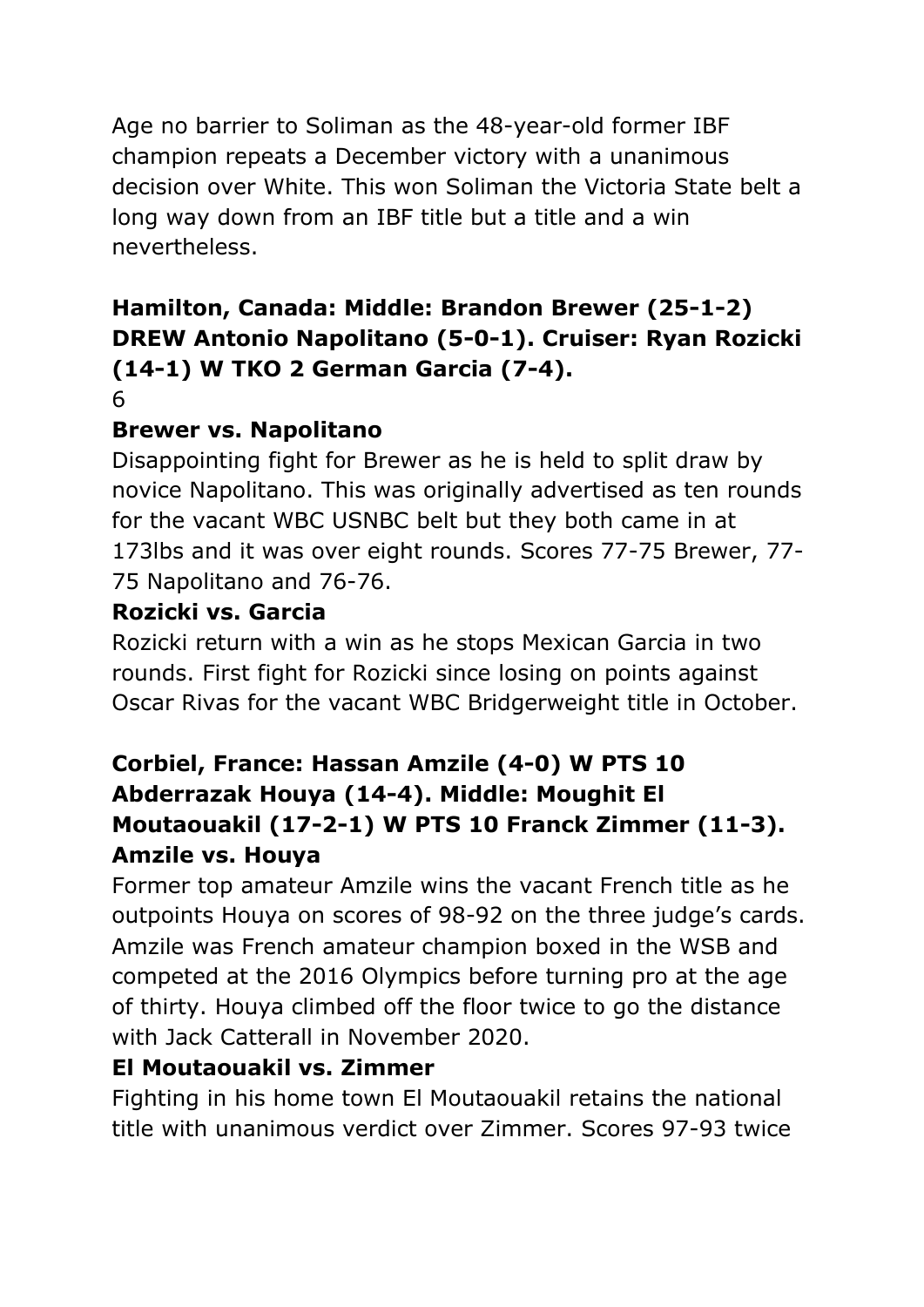and 98-92. First defence for El Moutaouakil. Zimmer had won his last seven contests.

# **Stezyca, Poland: Heavy: Kacper Meyna (8-1) W KO 1 Jacek Platek (11-2).**

Meyna massacres Platek. Meyna, 22, floored Platek with a left hook early in the opener and then put Platek down five more times to win the Polish title. Fourth KO/TKO victory for Meyna. For Platek, 48, second time in a row he has failed to make it past the first round having been knocked out by Viktor Vykhryst in just over two minutes in May last year.

# **Oldham, England: Super Middle: Mark Heffron (27-2-1) W TKO 3 Tomas Bezvoda (12-19).**

Heffron continues his rebuilding as he halts Czech Bezvoda in three rounds and moves to 21 inside the distance finishes. The aim is to get a shot at the British title.

# **Luis Guillon, Argentina: Fly: Tamara Demarco (10-4) W TEC DEC 9 Debora Anahi Lopez (20-1-1).**

Demarco wins the vacant WBO Female title with technical decision over Lopez. Demarco attacked hard from the first hustling the classier Lopez out of her stride in a poor, untidy fight that saw Demarco deducted a point in the fifth. A clash of heads in the ninth opened a bad cut over Lopez's left eye and with Lopez unable to continue the decision went to the cards WITH Demarco winning a split decision on scores of 87-84 twice for Demarco and 86-84 for Lopez. Demarco is a former IBF light flyweight title holder. Lopez had won this title back in 2020 but had not defended it so was stripped of the title.

**Fight of the week** (Significance): Hopefully Sunny Edwards win over Muhammad Waseem might lead to a unification fight at flyweight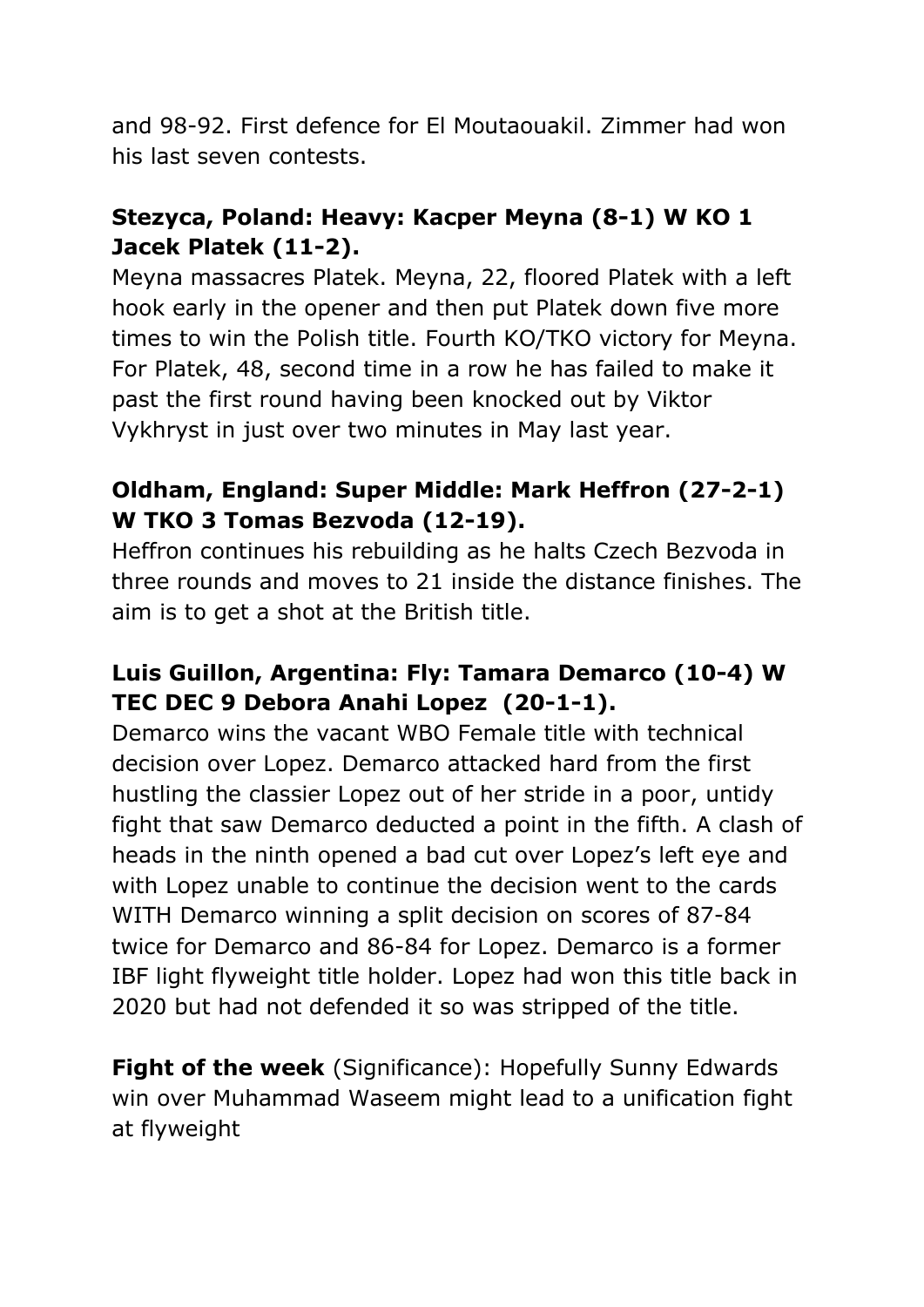**Fight of the week** (Entertainment): The contrast in styles between Alexis Roach and Blair Cobbs resulted in a fast-paced contest with a satisfying ending

**Fighter of the week**: Kenshiro Teraji for his crushing win over former conqueror Masamichi Yabuki

**Punch of the week**: The right from Teraji that put Yabuki down was special but the dramatic left hook kayo of Yeuri Andrade by Bruce Carrington was even better

**Upset of the week**: Everything went pretty much in line with expectations.

**Prospect watch**: The 6'7" former Olympic and World Champion Bakhodir Jalolov 10-0 10 wins by KO/TKO looks dangerous

# **Observations**

**Rosette:** David Avanesyan who just keeps on getting better. Five European title defences and five wins inside the distance. **Red Card:** Jacob Ng who was disqualified for hoisting Billy Dib up and body slamming him to the canvas. A stupid way to lose a fight

-We will have to come up with a new definition for an amateur. The line is so blurred. Estelle Mosley is a professional but is now targeting the World Championships. With the competitions such the WSB and the AIBA pro tournament it is difficult to know who is a true amateur. You could simply say anyone who does not get paid to fight is an amateur but for the top level "amateurs" today through the financial aid packages they get that blurs that line. If nothing else there should be some form of age or experience criteria as to whether a fighter can switch back and forth.

-Watching Kenshiro Teraji vs. Masamichi Yabuki was a great argument for judges wearing ear muffs. Every punch Teraji threw let alone landed was greeted with loud cheers and applause and when Yabuki connected there was silence. The